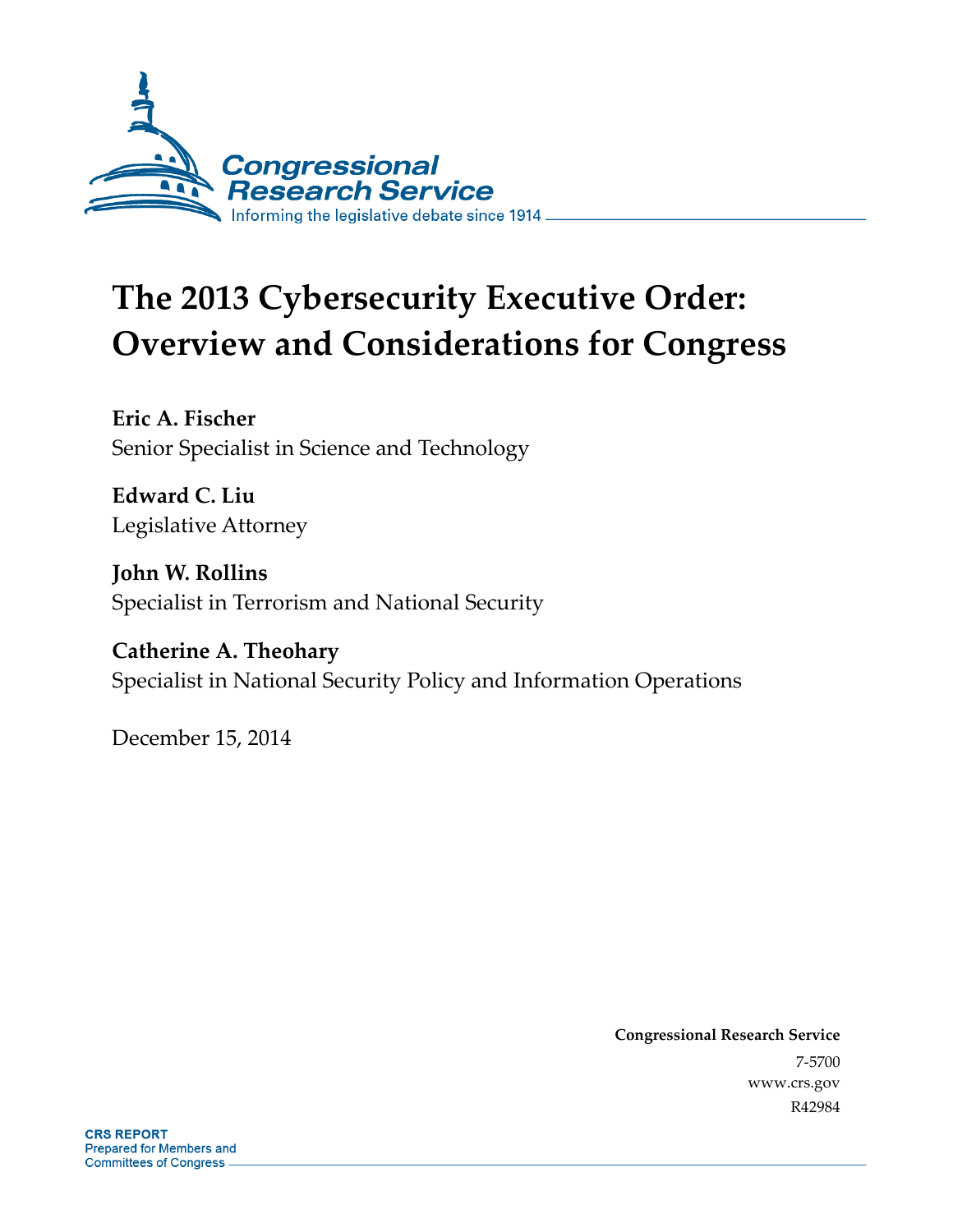# **Summary**

The federal role in cybersecurity has been a topic of discussion and debate for over a decade. Despite significant legislative efforts in the  $112<sup>th</sup>$  Congress on bills designed to improve the cybersecurity of U.S. critical infrastructure (CI), no legislation on that issue was enacted in that Congress. In an effort to address the issue in the absence of enacted legislation, the White House issued an executive order in February 2013. Citing repeated cyber-intrusions into critical infrastructure and growing cyberthreats, Executive Order 13636, *Improving Critical Infrastructure Cybersecurity,* was an attempt to enhance security and resiliency of CI through voluntary, collaborative efforts involving federal agencies and owners and operators of privately owned CI, as well as use of existing federal regulatory authorities.

Entities posing a significant threat to the cybersecurity of CI assets include cyberterrorists, cyberspies, cyberthieves, cyberwarriors, and cyberhacktivists. E.O. 13636 has attempted to address such threats by, among other things,

- expanding to other CI sectors an existing Department of Homeland Security (DHS) program for information sharing and collaboration between the government and the private sector;
- establishing a broadly consultative process for identifying CI with especially high priority for protection;
- requiring the National Institute of Standards and Technology (NIST) to lead in developing a cybersecurity framework of standards and best practices for protecting CI; and
- directing regulatory agencies to determine the adequacy of existing requirements and their authority to establish additional ones to address the risks.

Among the major issues covered by the unenacted legislative proposals in the  $112<sup>th</sup>$  Congress, E.O. 13636 mainly addresses two: information sharing and protection of privately held critical infrastructure. It does not provide exemptions from liability stemming from information sharing, which would require changes to current law. Several of the legislative proposals included such changes. With respect to protection of critical infrastructure, the provisions on designation of CI and identification of relevant regulations are related to those in some legislative proposals.

In the  $113<sup>th</sup>$  Congress, some bills would provide explicit statutory authority for informationsharing along the lines of some bills in the  $112<sup>th</sup>$  Congress. Others would authorize activities on developing a cybersecurity framework similar to those in the executive order.

The issuance of E.O. 13636, as with many other executive orders, raises questions about whether the order exceeds the scope of the President's authority, in relation to the constitutional separation of powers and validly enacted legislation. While answers to those questions are complex, the executive order specifies that implementation will be consistent with applicable law and that nothing in the order provides regulatory authority to an agency beyond that under existing law.

Overall, response to the executive order has been optimistic. Given the absence of comprehensive cybersecurity legislation, some security observers contend that the order is a necessary step in securing vital assets against cyberthreats. Others have argued, in contrast, that it offers little more than do existing processes, that it could make enactment of a bill less likely, or that it could lead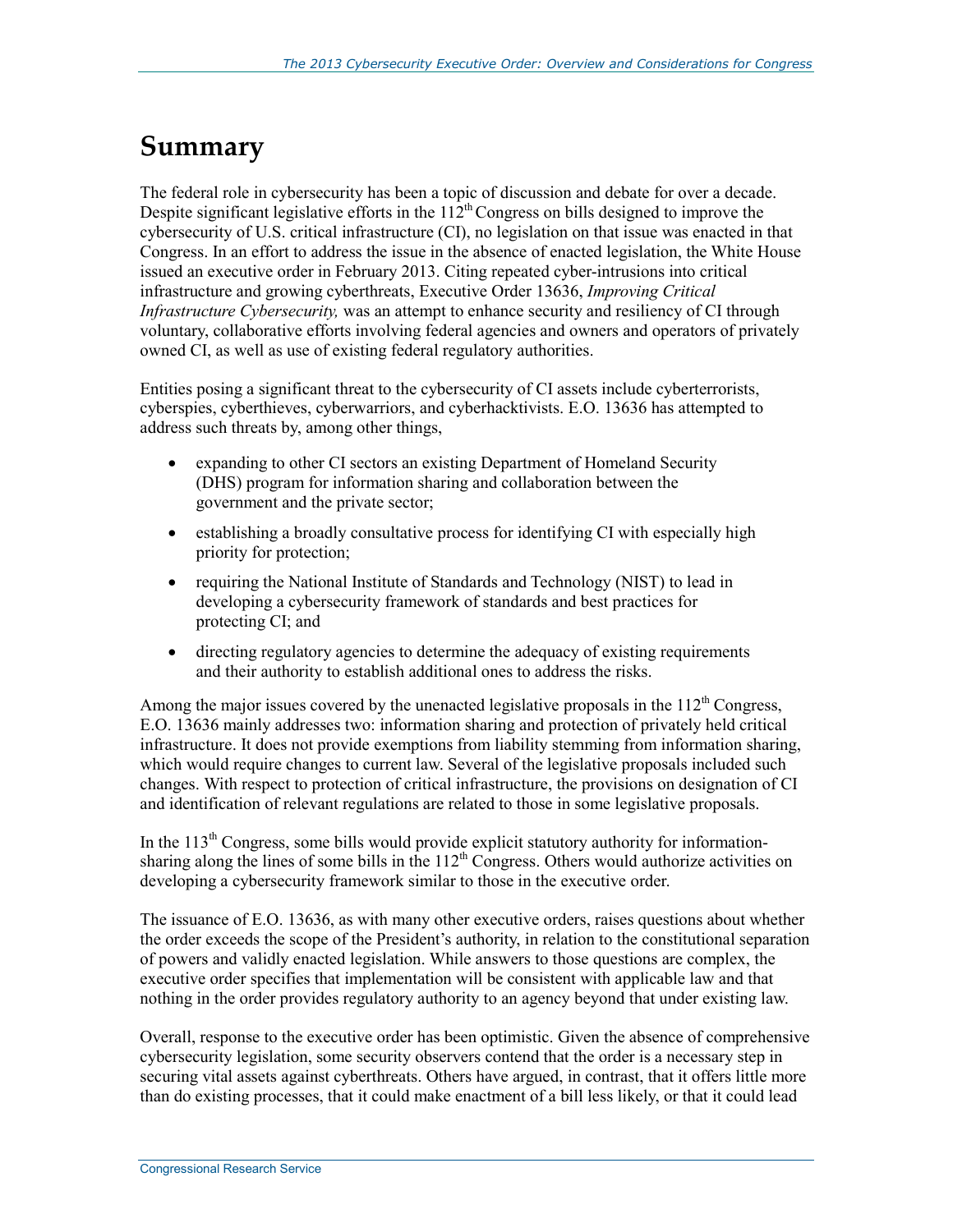to government intrusiveness into private-sector activities, for example through increased regulation under existing statutory authority. Despite considerable progress in meeting the specific objectives in the executive order, especially the NIST Framework, it still appears to be too early in the implementation of the order to determine whether such concerns will be addressed to the satisfaction of critics and skeptics.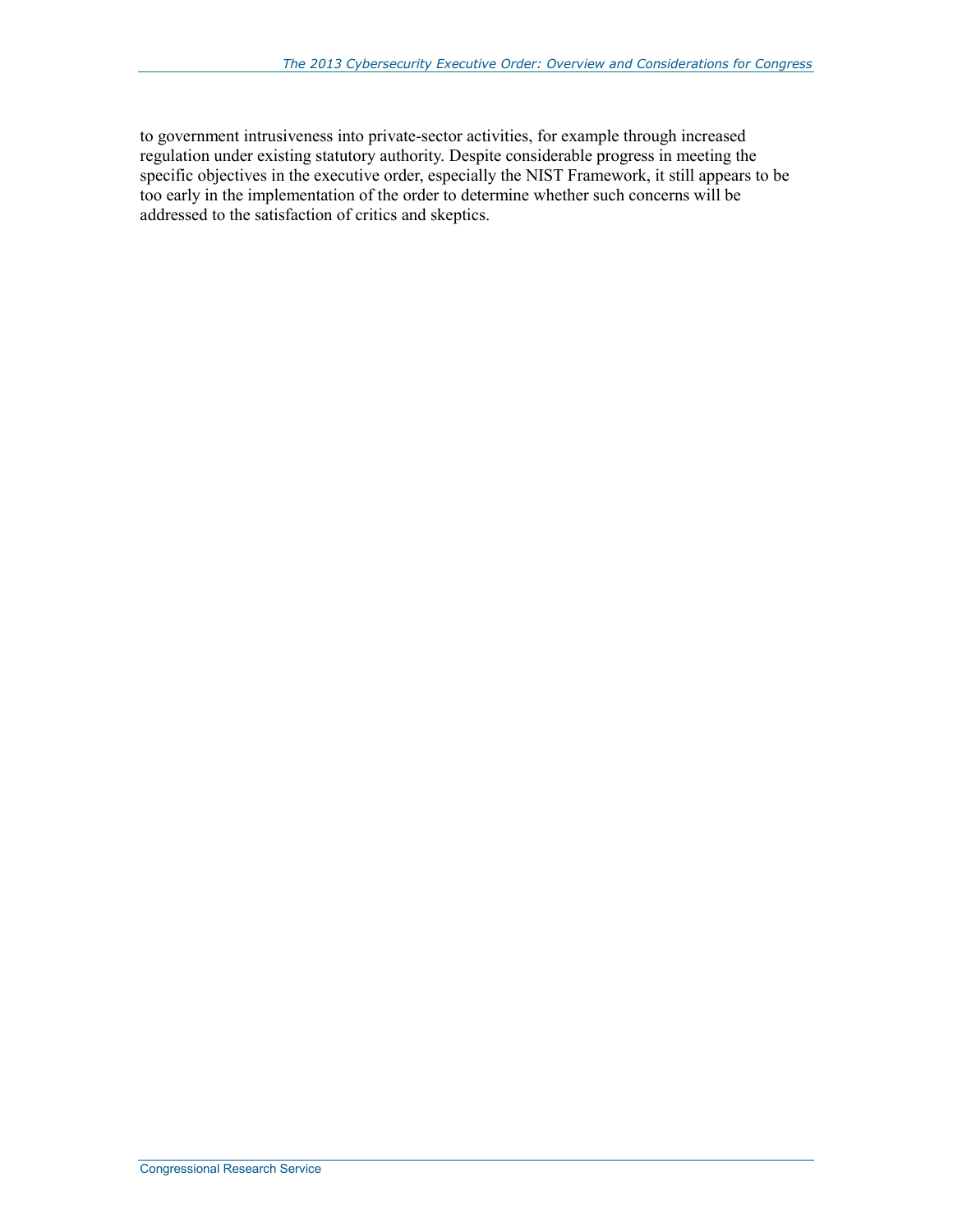# **Contents**

### **Figures**

### Contacts

|--|--|--|--|--|--|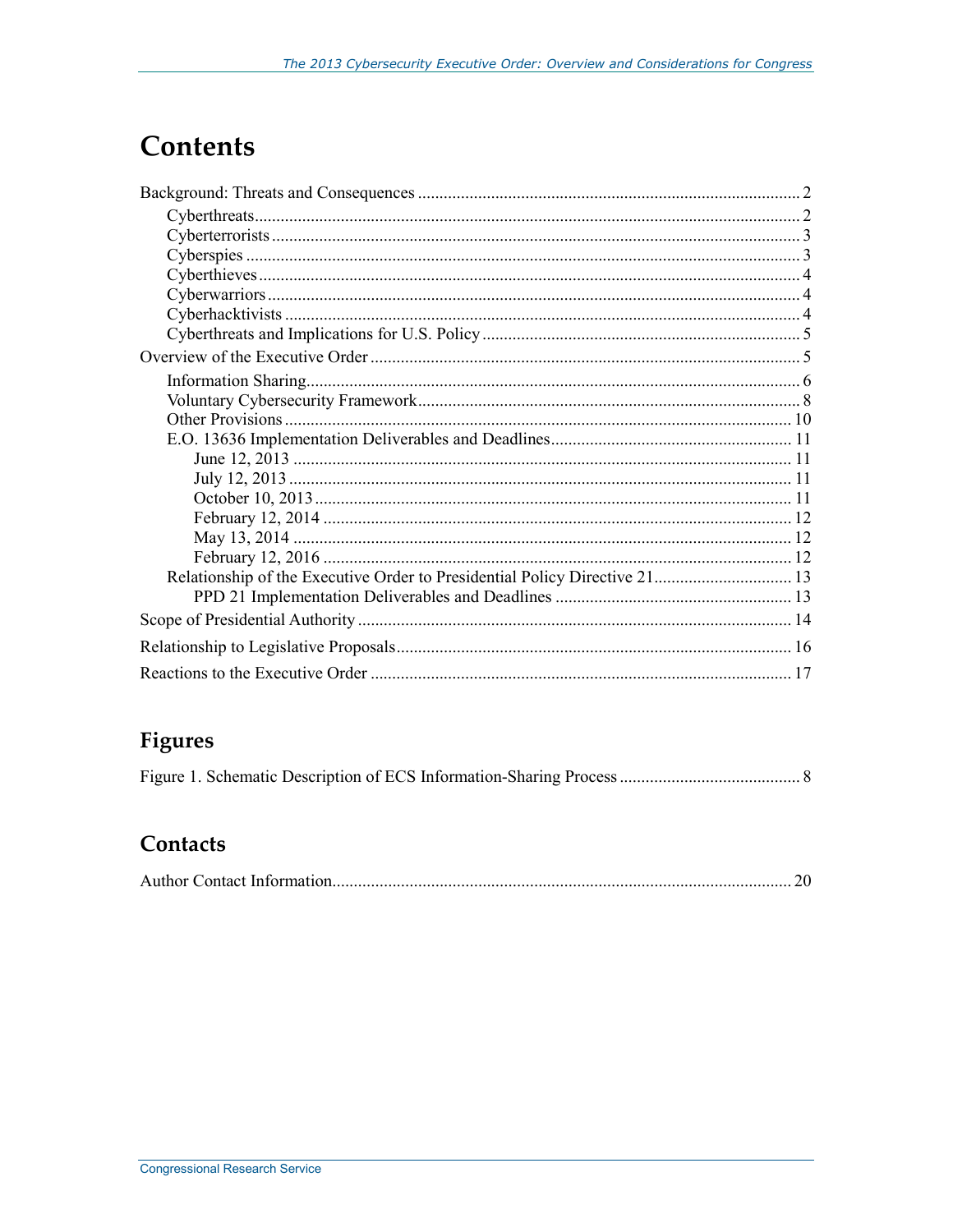he federal legislative framework for cybersecurity is complex, with more than 50 statutes addressing various aspects of it either directly or indirectly. Many observers have expressed doubt that the current statutory framework is sufficient to address the growing The federal legislative framework for cybersecurity is complex, with more than 50 statutes addressing various aspects of it either directly or indirectly. Many observers have expressed doubt that the current statutory fram infrastructure  $(CI)$ .<sup>1</sup> Several legislative proposals were made in recent Congresses to address those concerns. While a few cybersecurity bills were enacted in the  $113<sup>th</sup>$  Congress, they addressed only the security of federal information systems (S. 2521) and workforce issues (H.R. 2952 and S. 1691) and information-sharing activities (S. 2519) at the Department of Homeland Security (DHS).

Within the executive branch, both the George W. Bush and Obama Administrations have focused on improving the cybersecurity of critical infrastructure. The Bush Administration created the classified Comprehensive National Cybersecurity Initiative (the CNCI) in 2008.<sup>2</sup> The Obama Administration performed an interagency review of federal cybersecurity initiatives in 2009, culminating in the release of its *Cyberspace Policy Review*<sup>3</sup> and the creation of the White House position of Cybersecurity Coordinator. In the absence of enacted legislation, the Obama Administration began drafting a cybersecurity executive order in 2012. The development involved input from both federal agencies and stakeholders in the private sector.<sup>4</sup>

On February 12, 2013, President Obama issued Executive Order 13636, *Improving Critical Infrastructure Cybersecurity*,<sup>5</sup> along with Presidential Policy Directive 21 (PPD 21),<sup>6</sup> *Critical Infrastructure Security and Resilience.* The issuance of the executive order in the absence of congressional action raises several questions that are addressed in this report:

- What are the kinds of threats to the national security and economic interests of the United States that the executive order is intended to address?
- What steps does it take to address those threats, what is the status of their implementation, and what issues do they raise?
- What is the legislative and constitutional authority for the executive order?

<sup>1</sup> <sup>1</sup> CI is defined in 42 U.S.C. §5195c(e) as "systems and assets, whether physical or virtual, so vital to the United States that the incapacity or destruction of such systems and assets would have a debilitating impact on security, national economic security, national public health or safety, or any combination of those matters." For more information on critical infrastructure, see CRS Report RL30153, *Critical Infrastructures: Background, Policy, and Implementation*, by John D. Moteff,. For a discussion of the legislative framework for cybersecurity, see CRS Report R42114, *Federal Laws Relating to Cybersecurity: Overview of Major Issues, Current Laws, and Proposed Legislation*, by Eric A. Fischer.

<sup>&</sup>lt;sup>2</sup> National Security Presidential Directive 54 / Homeland Security Presidential Directive 23 (NSPD-54/HSPD-23).

<sup>3</sup> The White House, *Cyberspace Policy Review*, May 29, 2009, http://www.whitehouse.gov/assets/documents/ Cyberspace\_Policy\_Review\_final.pdf; The White House, "Cyberspace Policy Review [Supporting Documents]," May 2009, http://www.whitehouse.gov/cyberreview/documents/.

<sup>4</sup> Tony Romm, "White House Moves on Cybersecurity," *Politico*, November 27, 2012, http://www.politico.com/news/ stories/1112/84247.html.

<sup>5</sup> Executive Order 13636, "Improving Critical Infrastructure Cybersecurity," *Federal Register* 78, no. 33 (February 19, 2013): 11737–11744. The information in this report is derived from unclassified sources, including this Executive Order, and does not reflect information that may be included in a classified Presidential Order or other classified documents addressing cyberthreats to the United States.

<sup>&</sup>lt;sup>6</sup> The White House, "Critical Infrastructure Security and Resilience," Presidential Policy Directive 21, (February 12, 2013), http://www.whitehouse.gov/the-press-office/2013/02/12/presidential-policy-directive-critical-infrastructuresecurity-and-resil.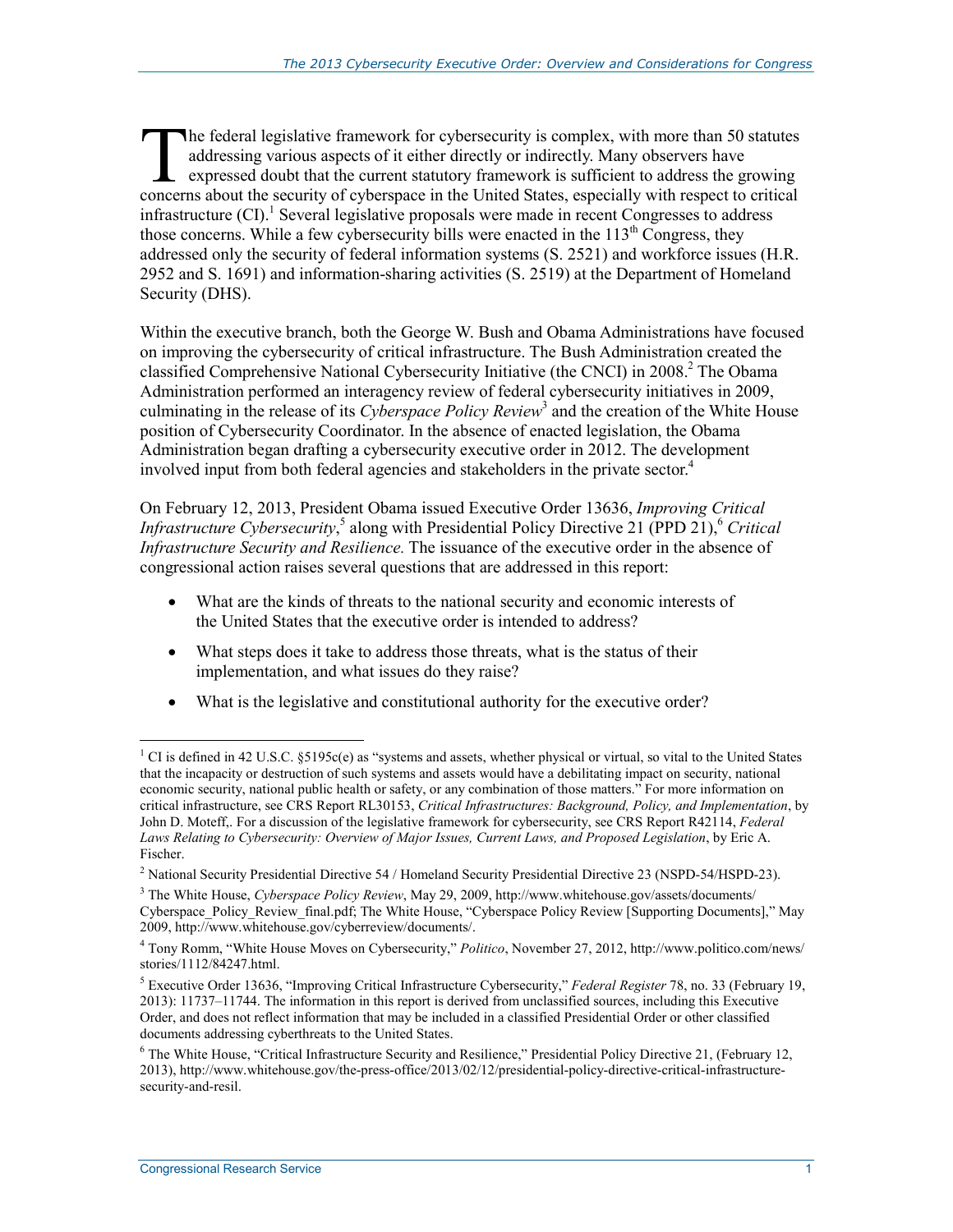- How do its provisions relate to those in legislative proposals in the  $112<sup>th</sup>$  and 113<sup>th</sup> Congresses?
- What has been the reaction of stakeholders to the order and what issues does it raise?

# **Background: Threats and Consequences**

Repeated cyber intrusions into critical infrastructure demonstrate the need for improved cybersecurity. The cyber threat to critical infrastructure continues to grow and represents one of the most serious national security challenges we must confront. The national and economic security of the United States depends on the reliable functioning of the Nation's critical infrastructure in the face of such threats.<sup>7</sup>

Cyberthreats to U.S. infrastructure and other assets are a growing concern to policy makers. Information and communications technology  ${(ICT)}^8$  is ubiquitous and relied upon for government services, corporate business processes, and individual professional and personal pursuits—almost every facet of modern life. Many ICT devices and other components are interdependent, and disruption of one component may have a negative, cascading effect on others. A denial of service, theft or manipulation of data, or damage to critical infrastructure through a cyber-based attack could have significant impacts on national security, the economy, and the livelihood and safety of individual citizens.

### **Cyberthreats**

Cyber-based technologies<sup>9</sup> are now ubiquitous around the globe. The vast majority of users pursue lawful professional and personal objectives. However, criminals, terrorists, and spies also rely heavily on cyber-based technologies to support their objectives. These malefactors may access cyber-based technologies in order to deny service, steal or manipulate data, or use a device to launch an attack against itself or another piece of equipment. Entities using cyber-based technologies for illegal purposes take many forms and pursue a variety of actions counter to U.S. global security and economic interests. While E.O. 13636 discusses in general terms cyber-based threats directed at the nation's critical infrastructure, it does not identify the types of cyber-actors and possible consequences of a successful attack. Commonly recognized cyber-aggressors discussed below, along with representative examples of the harm they can inflict, include cyberterrorists, cyberspies, cyberthieves, cyberwarriors, and cyberhacktivists.

 7 E.O. 13636.

<sup>&</sup>lt;sup>8</sup> The term ICT is increasingly used instead of IT (information technologies) because of the convergence of telecommunications and computer technology. However, the current federal legislative framework for cybersecurity does not reflect that convergence and generally treats IT and telecommunications as separate technologies.

<sup>9</sup> For purposes of this report, *cyber-based technologies* means electronic devices that access or rely on the transfer of bytes of data to perform a mechanical function. The devices can access cyberspace (including the Internet) through the use of physical connections or wireless signals.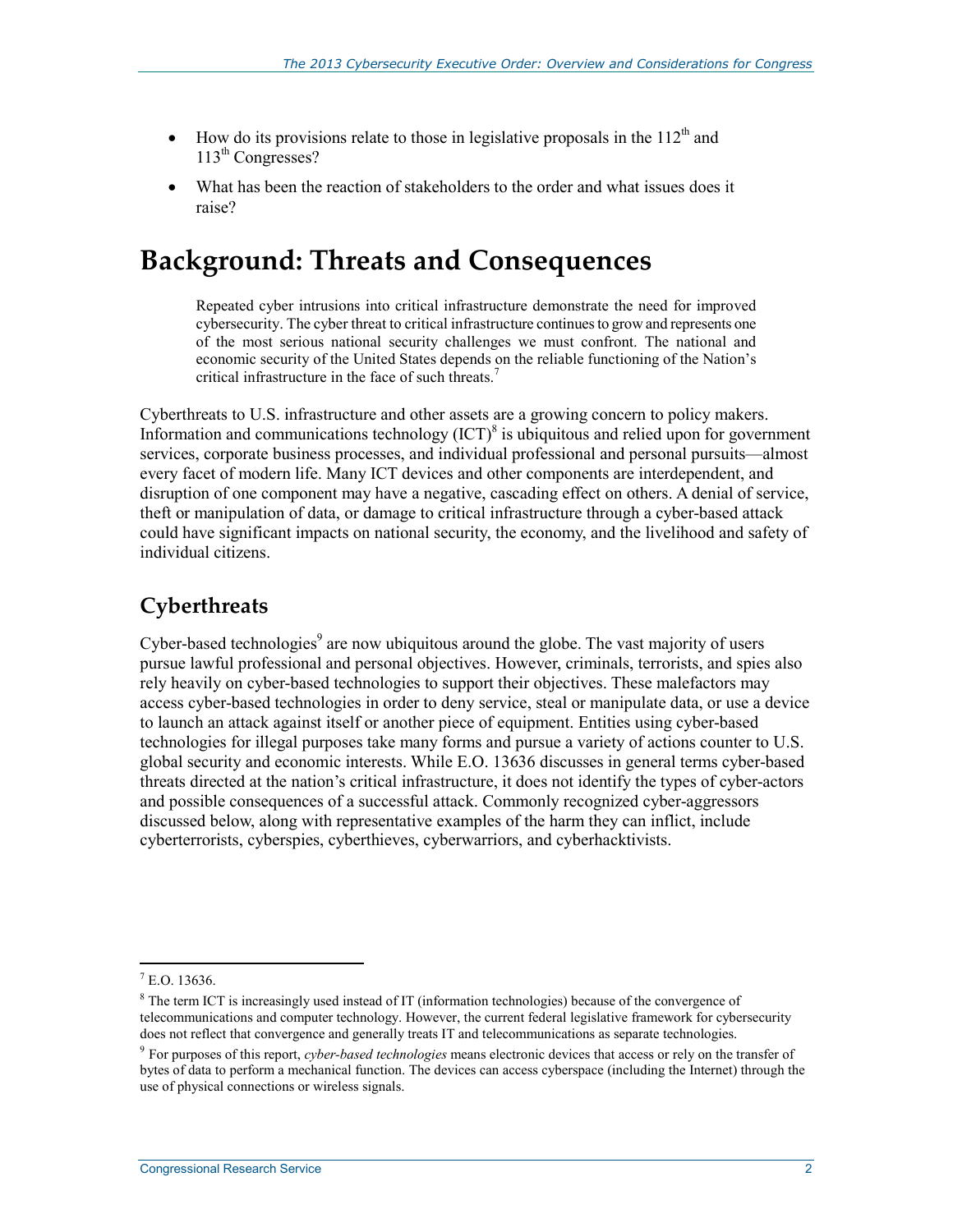### **Cyberterrorists**

Cyberterrorists are state-sponsored and non-state actors who engage in cyberattacks as a form of warfare. Transnational terrorist organizations, insurgents, and jihadists have used the Internet as a tool for planning attacks, radicalization and recruitment, a method of propaganda distribution, and a means of communication.<sup>10</sup> While no unclassified reports have been published regarding a terrorist-initiated cyberattack on U.S. critical infrastructure  $(CI)$ ,  $^{11}$  the vulnerability of essential components of that infrastructure to access and even destruction via the Internet has been demonstrated. In 2009, the Department of Homeland Security (DHS) conducted an experiment that revealed some of the vulnerabilities to the nation's control systems that manage power generators and grids. The experiment, known as the Aurora Project, entailed a computer-based attack on a power generator's control system that caused operations to cease and the equipment to be destroyed. $^{12}$ 

### **Cyberspies**

Cyberspies are individuals who steal classified or proprietary information used by governments or private corporations to gain a competitive strategic, security, financial, or political advantage. These individuals often work at the behest of, and take direction from, foreign government entities. For example, a 2011 FBI report noted, "a company was the victim of an intrusion and had lost 10 years' worth of research and development data—valued at \$1 billion—virtually overnight."<sup>13</sup> Likewise, in 2008 the Department of Defense's (DOD's) classified computer network system was unlawfully accessed and "the computer code, placed there by a foreign intelligence agency, uploaded itself undetected onto both classified and unclassified systems from which data could be transferred to servers under foreign control."<sup>14</sup> The U.S. intelligence community recently completed a classified National Intelligence Estimate (NIE) focused on cyberspying against U.S. targets. Reportedly, the NIE "concluded that the United States is the target of a massive, sustained cyber-espionage campaign that is threatening the country's economic competitiveness."15 Media reports suggest that the NIE also assessed that Russia, Israel, and France also engage in illegal accessing of United States entities for economic intelligence purposes but notes that "cyber-espionage by those countries pales in comparison with China's effort."<sup>16</sup> A February 2013 report of an investigation by a private-sector security firm of intrusions

<sup>10</sup> For additional background information, see archived CRS Report RL33123, *Terrorist Capabilities for Cyberattack: Overview and Policy Issues*, by John W. Rollins and Clay Wilson.

<sup>&</sup>lt;sup>11</sup> The Executive Order uses the same definition of *critical infrastructure* as 42 U.S.C. 5195c(e): "systems and assets, whether physical or virtual, so vital to the United States that the incapacity or destruction of such systems and assets would have a debilitating impact on security, national economic security, national public health or safety, or any combination of those matters."

<sup>&</sup>lt;sup>12</sup> See "Challenges Remain in DHS' Efforts to Secure Control Systems," Department of Homeland Security, Office of Inspector General, August 2009. For a discussion of how computer code may have caused the halting of operations at an Iranian nuclear facility see CRS Report R41524, *The Stuxnet Computer Worm: Harbinger of an Emerging Warfare Capability*, by Paul K. Kerr, John W. Rollins, and Catherine A. Theohary.

<sup>&</sup>lt;sup>13</sup> Executive Assistant Director Shawn Henry, "Responding to the Cyber Threat," Federal Bureau of Investigation, Baltimore, MD, 2011.

<sup>14</sup> Department of Defense Deputy Secretary of Defense William J. Lynn III, "Defending a New Domain," *Foreign Affairs*, October 2010.

<sup>15</sup> Ellen Nakashima, "U.S. Said to Be Target of Massive Cyber-Espionage Campaign," *Washington Post*, February 10, 2013.

 $16$  Ibid.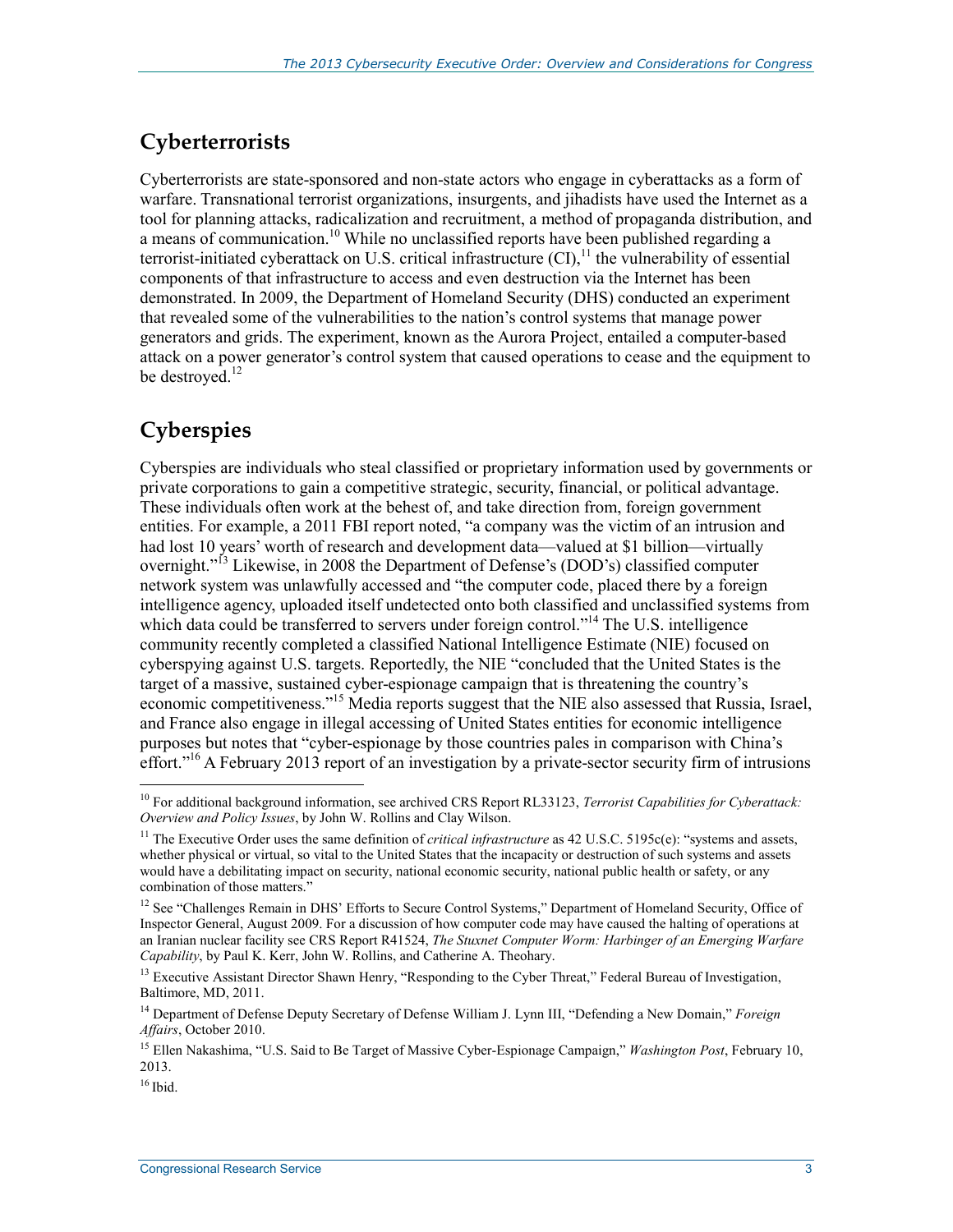against more than 100 targets over the past seven years states that the attacks were performed by a single Chinese group that appears to be linked to the People's Liberation Army.<sup>17</sup>

### **Cyberthieves**

Cyberthieves are individuals who engage in illegal cyberattacks for monetary gain. Examples include an organization or individual who illegally accesses a technology system to steal and use or sell credit card numbers and someone who deceives a victim into providing access to a financial account. Cybercrime is widely regarded as lucrative and relatively low-risk for criminals and costly for victims, with some estimates placing the annual global cost to individuals as high as hundreds of billions of dollars.<sup>18</sup> However, making accurate estimates of such aggregate costs is problematic, and there does not appear to be any publicly available, comprehensive, reliable assessment of the overall costs of cyberattacks.

### **Cyberwarriors**

Cyberwarriors are agents or quasi-agents of nation-states who develop capabilities and undertake cyberattacks in support of a country's strategic objectives.<sup>19</sup> These entities may or may not be acting on behalf of the government with respect to target selection, timing of the attack, and type(s) of cyberattack and are often blamed by the host country when accusations are levied by the nation that has been attacked. Often, when a foreign government is provided evidence that a cyberattack is emanating from its country, the nation that has been attacked is informed that the perpetrators acted of their own volition and not at the behest of the government. In August 2012 a series of cyberattacks were directed against Saudi Aramco, the world's largest oil and gas producer and most valuable company. The attacks compromised 30,000 of the company's computers and the code was apparently designed to disrupt or halt the production oil. Some security officials have suggested that Iran may have supported this attack.<sup>20</sup> However, other observers suggest that the perpetrator of the attack was an employee of Saudi Aramco.<sup>21</sup>

### **Cyberhacktivists**

<u>.</u>

Cyberhacktivists are individuals who perform cyberattacks for pleasure, or for philosophical or other nonmonetary reasons. Examples include someone who attacks a technology system as a personal challenge (who might be termed a "classic" hacker), and a "hacktivist" such as a

<sup>17</sup> Mandiant, *APT1: Exposing One of China's Cyber Espionage Units*, February 18, 2013, http://intelreport.mandiant.com/Mandiant\_APT1\_Report.pdf.

<sup>18</sup> For discussions of federal law and issues relating to cybercrime, see CRS Report 97-1025, *Cybercrime: An Overview of the Federal Computer Fraud and Abuse Statute and Related Federal Criminal Laws*, by Charles Doyle; and CRS Report R41927, *The Interplay of Borders, Turf, Cyberspace, and Jurisdiction: Issues Confronting U.S. Law Enforcement*, by Kristin Finklea.

<sup>19</sup> For additional information, see CRS Report RL31787, *Information Operations, Cyberwarfare, and Cybersecurity: Capabilities and Related Policy Issues*, by Catherine A. Theohary.

<sup>20</sup> Wael Mahdi, "Saudi Arabia Says Aramco Cyberattack Came from Foreign States," *Bloomberg News*, December 9, 2012, http://www.bloomberg.com/news/2012-12-09/saudi-arabia-says-aramco-cyberattack-came-from-foreignstates.html.

<sup>21</sup> Michael Riley and Eric Engleman, "Code in Aramco Cyber Attack Indicates Lone Perpetrator," *Bloomberg Businessweek*, October 25, 2012.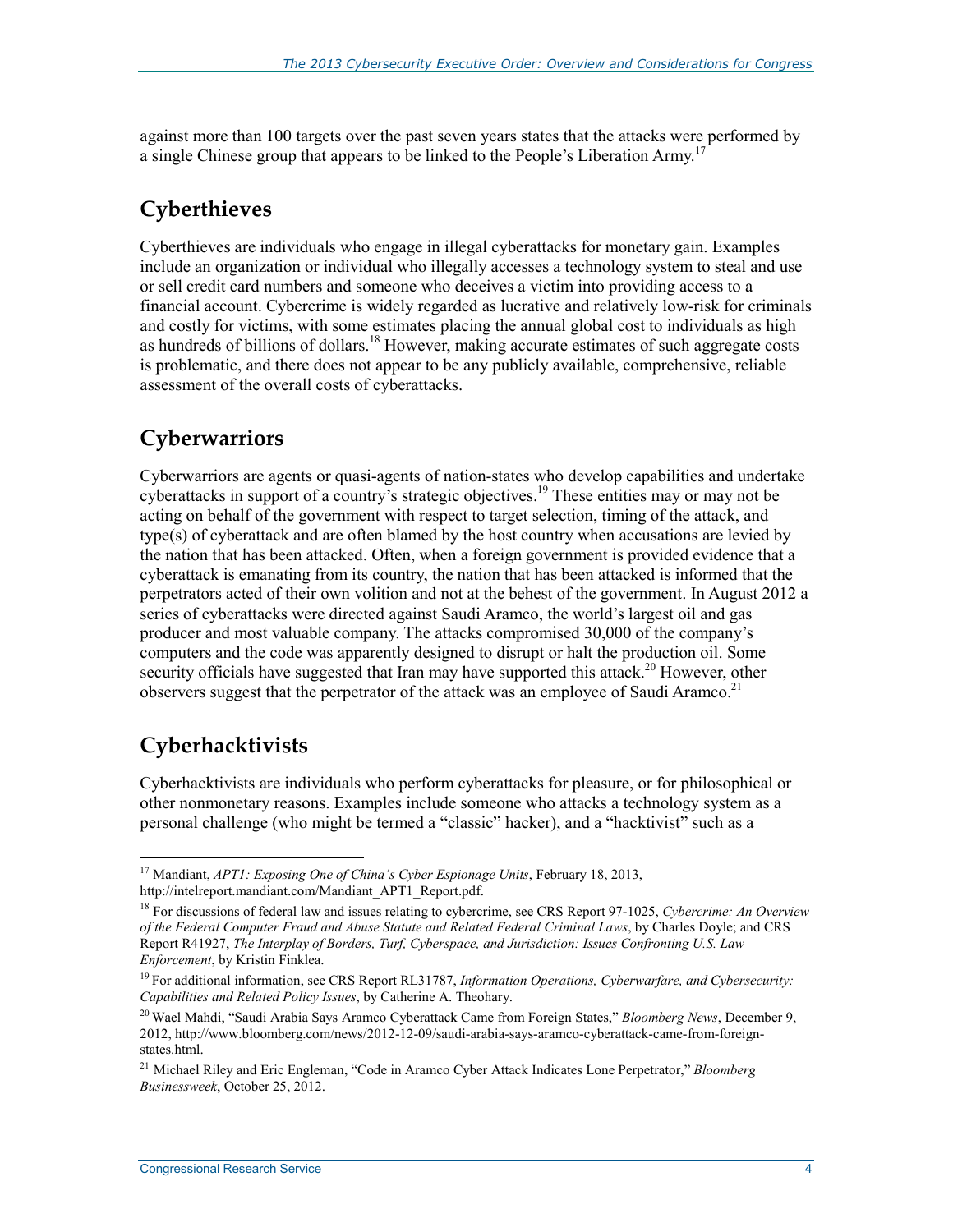member of the cyber-group Anonymous who undertakes an attack for political reasons. The activities of these groups can range from simple nuisance-related denial of service attacks to disrupting government and private corporation business processes.

### **Cyberthreats and Implications for U.S. Policy**

These different kinds of cyber-aggressors and the types of attacks they can pursue are not mutually exclusive. For example, a hacker targeting the intellectual property of a corporation may be categorized as both a cyberthief and a cyberspy, and possibly a cyberwarrior if the activity is conducted by a military enterprise, as has been claimed for some such attacks.<sup>22</sup> A cyberterrorist and cyberwarrior may be employing different technological capabilities in support of a nation's security and political objectives. Ascertaining information about the aggressor and its capabilities and intentions is very difficult.<sup>23</sup> The threats posed by these aggressors, coupled with the United States' proclivity to be an early adopter of emerging technologies,  $24$  which often contain unrecognized vulnerabilities and are introduced into existing computer networks, make for a complex environment when considering operational responses, policies, and legislation designed to safeguard the nation's strategic economic and security interests. E.O. 13636 discusses the nation's reliance on cyber-based technologies and identifies activities and reporting requirements to be addressed by numerous federal government departments and agencies.

# **Overview of the Executive Order**

The federal role in what is now called cybersecurity<sup>25</sup> has been debated for more than a decade. Much of the recent debate has focused on two issues: sharing of cybersecurity-related information within and across sectors, and the cybersecurity of CI sectors, including federal systems. E.O. 13636 attempts to address both of those issues, as well as others.

It uses existing statutory and constitutional authority to

<sup>22</sup> Mandiant, *APT1: Exposing One of China's Cyber Espionage Units*, op. cit.

 $23$  The concept of attribution in the cybersecurity context entails an attempt to identify with some degree of specificity and confidence the geographic location, identity, capabilities, and intention of the cyber-aggressor. Mobile technologies and sophisticated data routing processes and techniques often make attribution difficult for U.S. intelligence and law enforcement communities.

<sup>&</sup>lt;sup>24</sup> Emerging cyber-based technologies that may be vulnerable to the actions of a cyber-aggressor include items that are in use but not yet widely adopted or are currently being developed. For additional information on how the convergence of inexpensive, highly sophisticated, and easily accessible technology is providing opportunities for cyber-aggressors to exploit vulnerabilities found in a technologically laden society see Office of the Director of National Intelligence, "Global Trends 2030," 2013, http://www.dni.gov/index.php/about/organization/global-trends-2030.

<sup>&</sup>lt;sup>25</sup> Cybersecurity is a convenient umbrella term that tends to defy precise consensus definition. Several different terms are in use that have related meanings. For example, *information security* is defined in some subsections of federal copyright law to mean "activities carried out in order to identify and address the vulnerabilities of a government computer, computer system, or computer network" (17 U.S.C. 1201(e), 1202(d)), and, in the Federal Information Security Management Act (FISMA, 44 U.S.C. 3542) as "protecting information and information systems from unauthorized access, use, disclosure, disruption, modification, or destruction" to provide integrity, confidentiality, and availability of the information. Other terms often used include *information assurance, computer security,* and *network security*.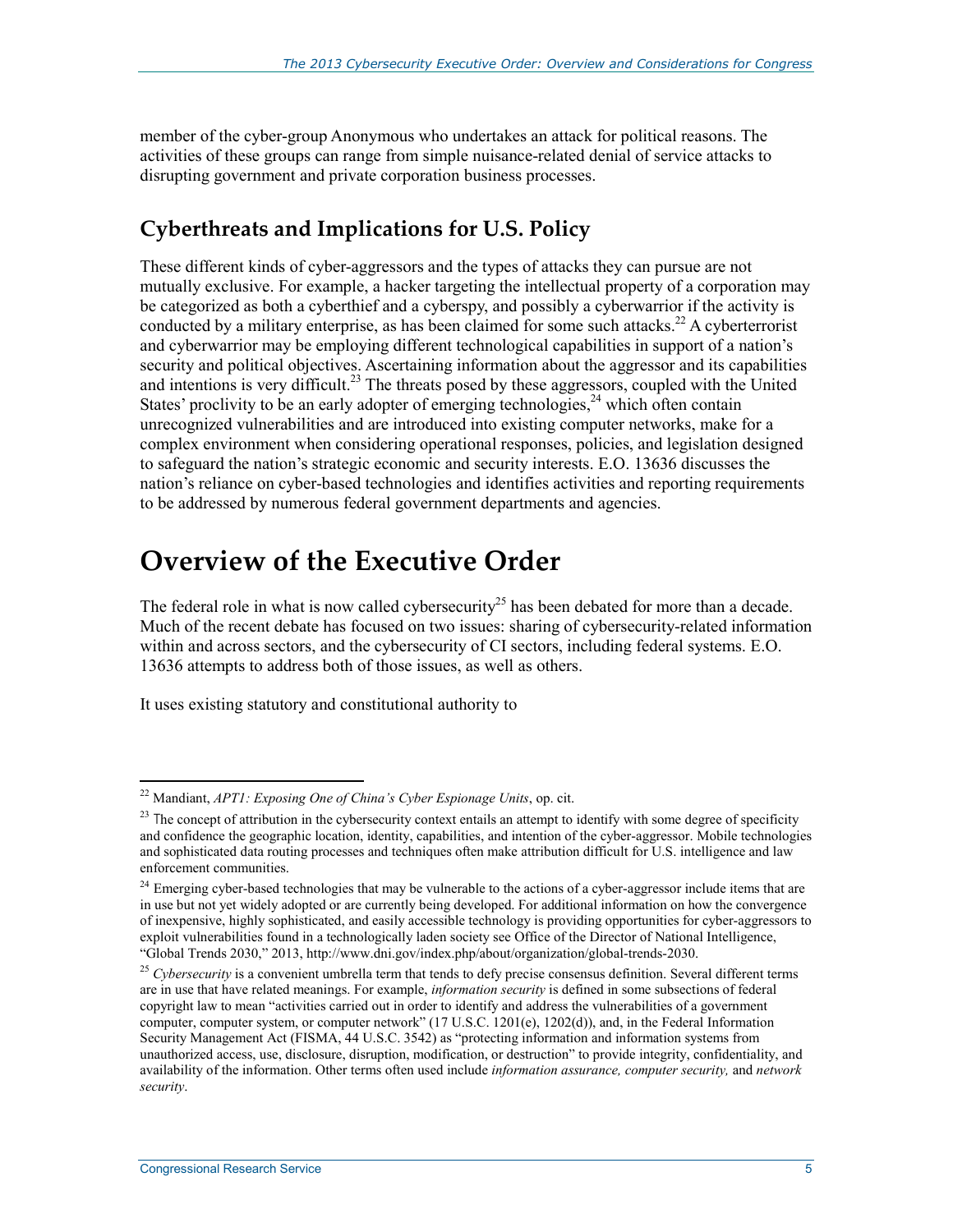- *expand information sharing and collaboration* between the government and the private sector, including sharing classified information by broadening a program developed for the defense industrial base to other CI sectors;
- *develop a voluntary framework of cybersecurity standards and best practices* for protecting CI, through a public/private effort;
- *establish a consultative process* for improving CI cybersecurity;
- *identify CI with especially high priority for protection,* using the consultative process;
- *establish a program with incentives for voluntary adoption of the framework* by CI owners and operators;
- *review cybersecurity regulatory requirements* to determine if they are sufficient and appropriate; and
- *incorporate privacy and civil liberties protections* in activities under the order.

The information-sharing and framework provisions in particular have received significant public attention.

### **Information Sharing**

Improved sharing of information on cybersecurity threats, vulnerabilities, attacks, prevention, and response both within and across sectors, including government, is thought by most experts to be critical to improving cybersecurity but fraught with barriers and uncertainties, relating especially to privacy, liability, reputation costs,<sup>26</sup> protection of proprietary information, antitrust law, and misuse of shared information. A few sectors are subject to federal notification requirements,  $27$  but most such information sharing is voluntary, often through sector-specific Information Sharing and Analysis Centers (ISACs)<sup>28</sup> or programs under the auspices of the Department of Homeland Security (DHS) or sector-specific agencies.<sup>29</sup> A key question is how to balance the need for better, more timely cybersecurity information with other needs such as protection of privacy and civil rights as well as legitimate business and economic interests.

To improve information sharing, the order builds on a voluntary effort established in May 2011. That program, known as the DIB<sup>30</sup> Cyber Pilot, involved several defense industry partners, the National Security Agency (NSA), and DOD<sup>31</sup> in sharing classified threat-vector information

<u>.</u>

<sup>26</sup> *Reputation costs* refers to the various forms of economic and other harm that an entity may experience as a result of damage to its reputation with customers or others. For example, if a company experiences a cyberattack in which its customer records are stolen or compromised, and the attack is made public, customers may switch to other companies for which attacks have not been made public, whether or not they have occurred.

<sup>&</sup>lt;sup>27</sup> Notable examples include the chemical industry, electricity, financial, and transportation sectors.

<sup>28</sup> See, e.g., ISAC Council, "National Council of ISACS," 2014, http://www.isaccouncil.org/.

 $29$  See, e.g., Department of Homeland Security, "Critical Infrastructure Protection Partnerships and Information Sharing," 2013, http://www.dhs.gov/critical-infrastructure-protection-partnerships-and-information-sharing.

<sup>&</sup>lt;sup>30</sup> DIB refers to the Defense Industrial Base, one of the CI sectors identified by DHS.

 $31$  NSA is a DOD-led agency but has some government-wide responsibilities as a member of the intelligence community.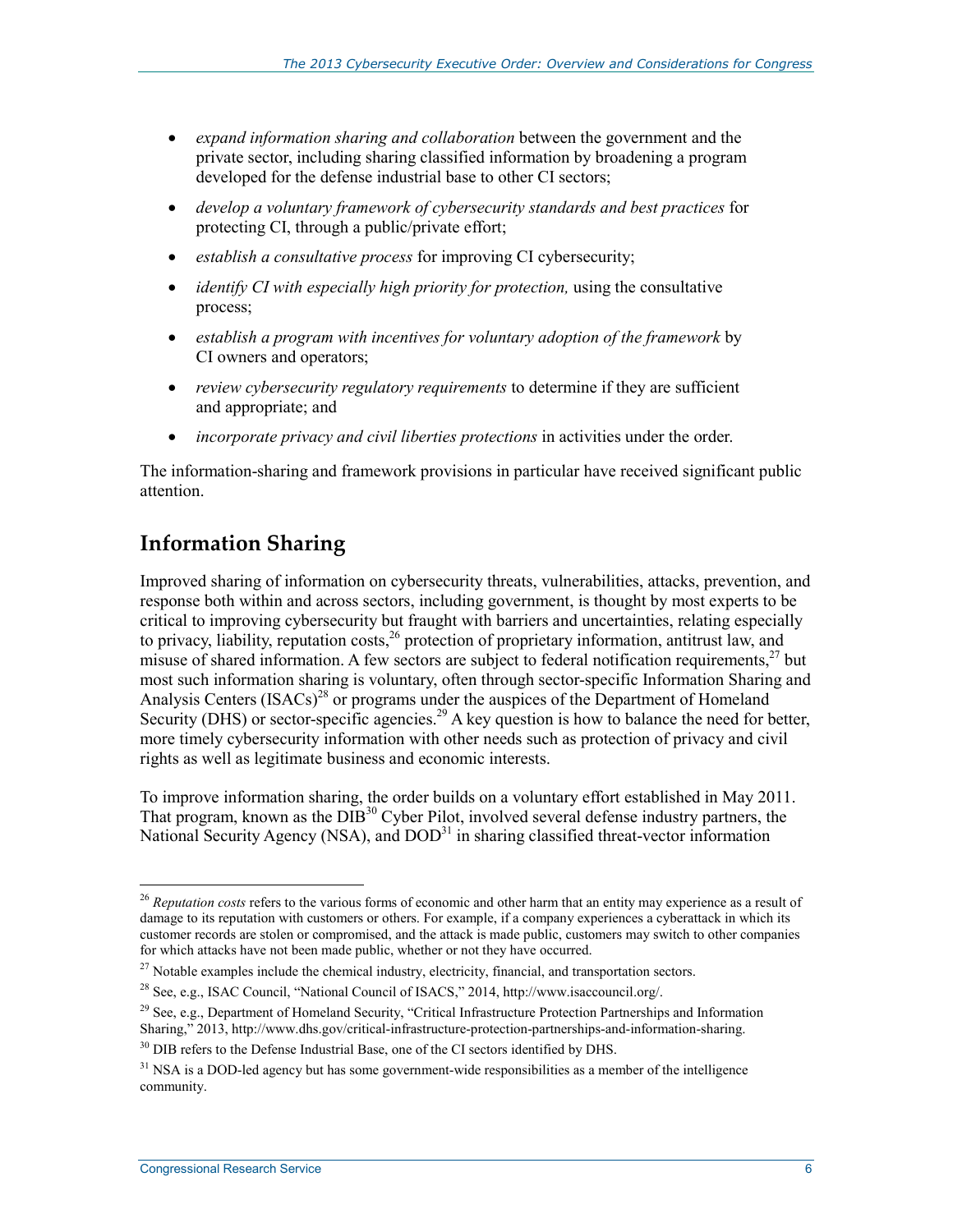among stakeholders. One aspect was sharing by the NSA of threat signatures obtained through its computer monitoring activities.<sup>32</sup>

In May 2012, DOD established the DIB Cybersecurity/Information Assurance (CS/IA) Program,<sup>33</sup> making it broadly available to all eligible DIB partners. Under the program, DOD provides defense contractors with classified and unclassified cyberthreat information and cybersecurity best practices, while DIB participants report cyber-incidents, coordinate on mitigation strategies, and participate in cyber intrusion damage assessments if DOD information is compromised. Participating companies may also join an optional classified-information sharing subprogram, known as the DIB Cybersecurity Enhancement Program (DECS)—the former DIB Cyber Pilot<sup>34</sup>—by meeting specified security requirements.

To expand the program beyond the DIB sector, DHS established the Joint Cybersecurity Services Pilot (JCSP) in January 2012, the first phase of which focused on the DECS program and shifted operational relationships with participating commercial service providers (CSPs) to DHS. DHS made the program permanent in July 2012. In January 2013, the department named the program Enhanced Cybersecurity Services (ECS) and expanded it to all CI sectors, including the federal sector,<sup>35</sup> as well as nonfederal government entities.<sup>36</sup> In this program, DHS does not share threat indicators with CI entities directly but rather with participating CSPs (see **Figure 1**). DOD still serves as the point of contact for participating DIB contractors.<sup>37</sup>

The executive order builds on such established programs by requiring the Secretary of Homeland Security to

- expand ECS to all CI sectors;
- expedite processing of security clearances to appropriate CI personnel; and
- expand programs to place relevant private-sector experts in federal agencies on a temporary basis.

It also requires the Secretary of Homeland Security and the Attorney General to expedite collection of threat indicators and dissemination of them to targeted entities.

 $32$  The program may in some ways be considered a private-sector version of DHS's EINSTEIN 3 cybersecurity initiative for federal systems (see, for example, Department of Homeland Security, *Privacy Impact Assessment for the Enhanced Cybersecurity Services (ECS)*, January 16, 2013, http://www.dhs.gov/sites/default/files/publications/privacy/ privacy\_pia\_nppd\_ecs\_jan2013.pdf).

<sup>33 32</sup> C.F.R. Part 236.

<sup>34</sup> John Reed, "DoD-DHS' Info Sharing Program on Cyber Threats Isn't Shrinking (Updated)," *Foreign Policy: Killer Apps*, October 9, 2012, http://killerapps.foreignpolicy.com/posts/2012/10/09/ dod dhs cyber threat info\_sharing\_program\_isnt\_shrinking.

<sup>35</sup> Department of Homeland Security, *Privacy Impact Assessment for ECS*.

<sup>36</sup> Department of Homeland Security, "Enhanced Cybersecurity Services," September 8, 2014, http://www.dhs.gov/ enhanced-cybersecurity-services.

 $37$  Ibid.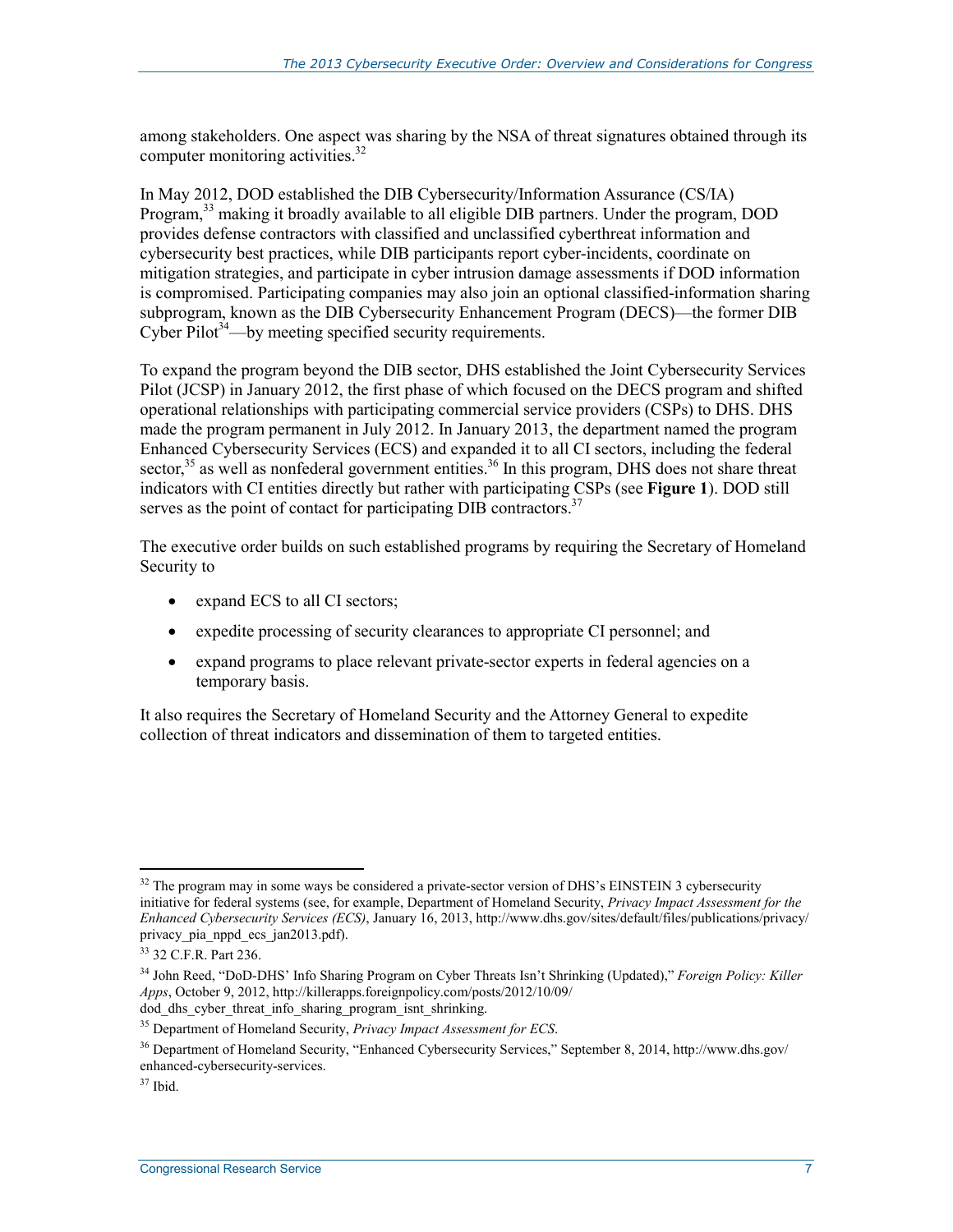

**Source:** Department of Homeland Security, "Enhanced Cybersecurity Services," November 14, 2014, http://www.dhs.gov/sites/default/files/publications/ECS-Fact-Sheet.pdf.

### **Voluntary Cybersecurity Framework**

The increasing potential for attacks that might cripple components of CI or otherwise damage the national economy, as discussed above, has led to debate about the best ways to protect those sectors beyond improvements in information sharing. Some CI sectors are subject to federal regulation with respect to cybersecurity,<sup>38</sup> while the protection of others relies largely on voluntary efforts. The efficacy of that mix of voluntary and regulatory efforts has been a prominent issue in the ongoing debate about federal cybersecurity legislation. Proponents of additional regulation argue that the voluntary approach has not provided sufficient protection and that regulation has been effective in sectors such as electricity and financial services. Opponents argue that expanding federal requirements would be costly and ineffective and may impede innovation. Also, there has appeared to be some uncertainty about the extent to which existing statutory authority would permit new cybersecurity requirements in some sectors.

E.O. 13636 builds on the involvement of the National Institute of Standards and Technology (NIST) in the development of cybersecurity technical standards<sup>39</sup> and its statutory responsibilities to work with both government and private entities on various aspects of standards and technology.40 The order requires the following:

• *NIST*—lead the development of the Cybersecurity Framework, an effort that uses an open, consultative process to reduce cybersecurity risks to CI; focuses on cross-sector, voluntary consensus standards and business best practices; is technology-neutral; identifies areas for improvement; and is reviewed and updated as necessary.

 $38$  For discussion of regulations on security of information systems for some CI sectors, see Government Accountability Office, *Information Technology: Federal Laws, Regulations, and Mandatory Standards for Securing Private Sector Information Technology Systems and Data in Critical Infrastructure Sectors,* GAO-08-1075R, September 16, 2008, http://www.gao.gov/assets/100/95747.pdf.

<sup>39</sup> See, e.g., National Institute of Standards and Technology, "Computer Security Resource Center," December 8, 2014, http://csrc.nist.gov/.

 $^{40}$  15 U.S.C. 8272.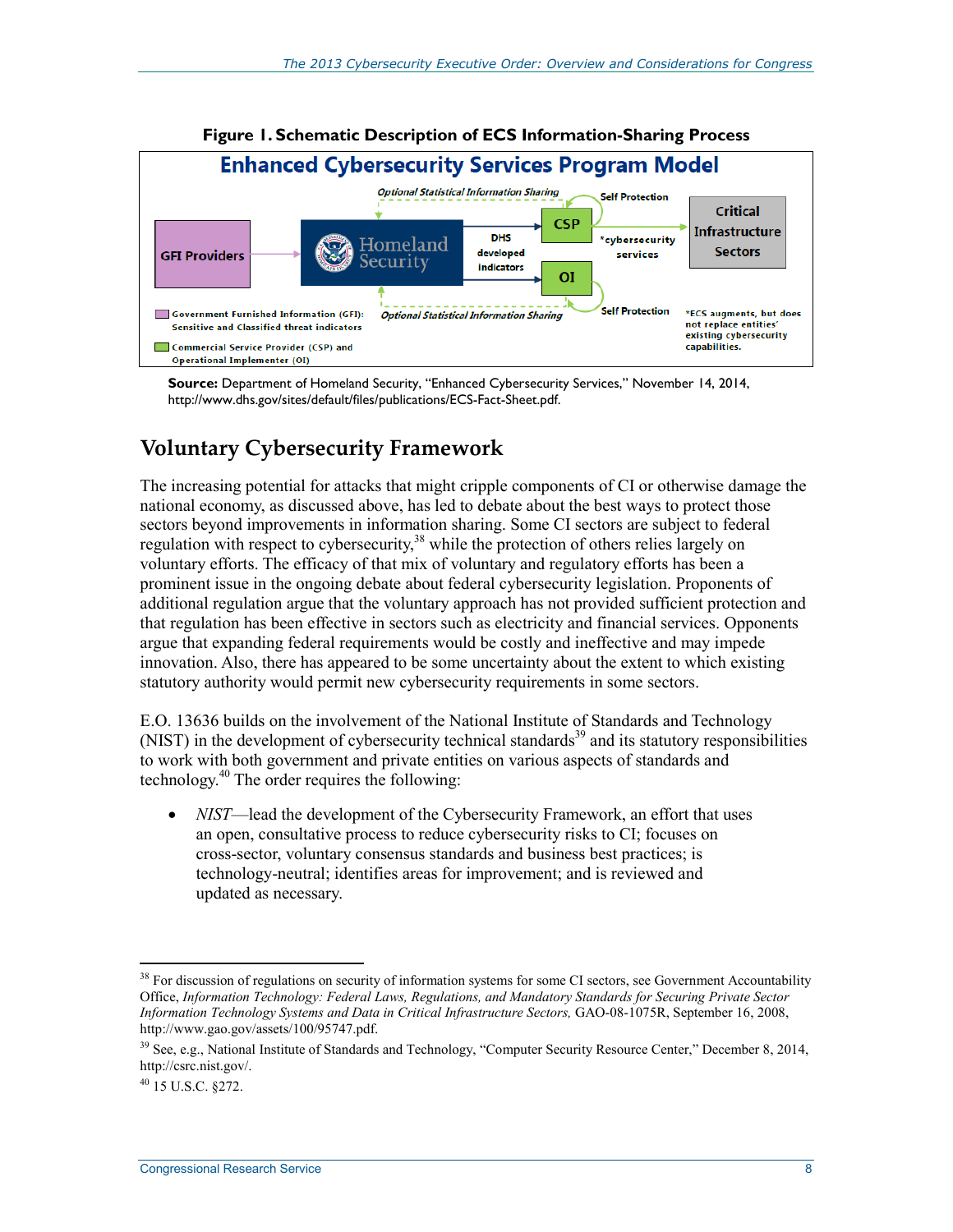- *Secretary of Homeland Security*—set performance goals for the framework, establish a voluntary program to support its adoption, and coordinate establishment of incentives for adoption.
- *Sector-specific agencies*—coordinate review of the framework and development of sector-specific guidance, and report annually to the President on participation by CI sectors.
- *CI regulatory agencies*—engage in consultative review of the framework, determine whether existing cybersecurity requirements are adequate, and report to the President whether the agencies have authority to establish requirements that sufficiently address the risks (it does not state that the agencies must establish such requirements, however), propose additional authority where required, and identify and recommend remedies for ineffective, conflicting, or excessively burdensome cybersecurity requirements.

The executive order stipulates that it provides no authority for regulating critical infrastructure in addition to that under existing law, and it does not alter existing authority.

The development of the framework is arguably the most innovative and labor-intensive requirement in the executive order. None of the major legislative proposals in the 111<sup>th</sup> and 112<sup>th</sup> Congresses had proposed using NIST to coordinate an effort led by the private sector to develop a framework for cybersecurity, such as was envisioned by the executive order. Hundreds of entities have been involved in NIST's efforts, which led to release of the first version of the framework in February  $2014.<sup>41</sup>$ 

The framework is intended to provide broad guidance on cybersecurity using a risk-based approach that can be adapted to the needs of different CI sectors. It consists of three parts:

- The *core* is a common set of activities and outcomes applicable to all CI sectors It is organized into five functions—*identify, protect, detect, respond,* and *recover—*that are widely recognized components of any cybersecurity management lifecycle, along with associated programmatic and technical outcomes, for example, "access control" and "data-at-rest is protected."<sup>42</sup>
- The *profile* describes an entity's current and target cybersecurity postures, based on business needs identified by considering the relevant *core* components. It can be used to support prioritization of action and measurement of progress. The current profile lists outcomes that are being achieved, while the target profile lists the outcomes needed to achieve desired cybersecurity goals.
- The *implementation tiers* characterize an entity's current and intended practices, which can range from "informal, reactive responses" (Tier 1) to "agile and riskinformed" approaches (Tier 4). $43$

<sup>&</sup>lt;sup>41</sup> National Institute of Standards and Technology, "Cybersecurity Framework," August 26, 2014, http://www.nist.gov/cyberframework/index.cfm.

<sup>42</sup> National Institute of Standards and Technology, *Framework for Improving Critical Infrastructure Cybersecurity, Version 1.0*, February 12, 2014, http://www.nist.gov/cyberframework/upload/cybersecurity-framework-021214 final.pdf. The core also includes relevant references, such as publications by NIST and other organizations, for each outcome.

 $43$  Ibid.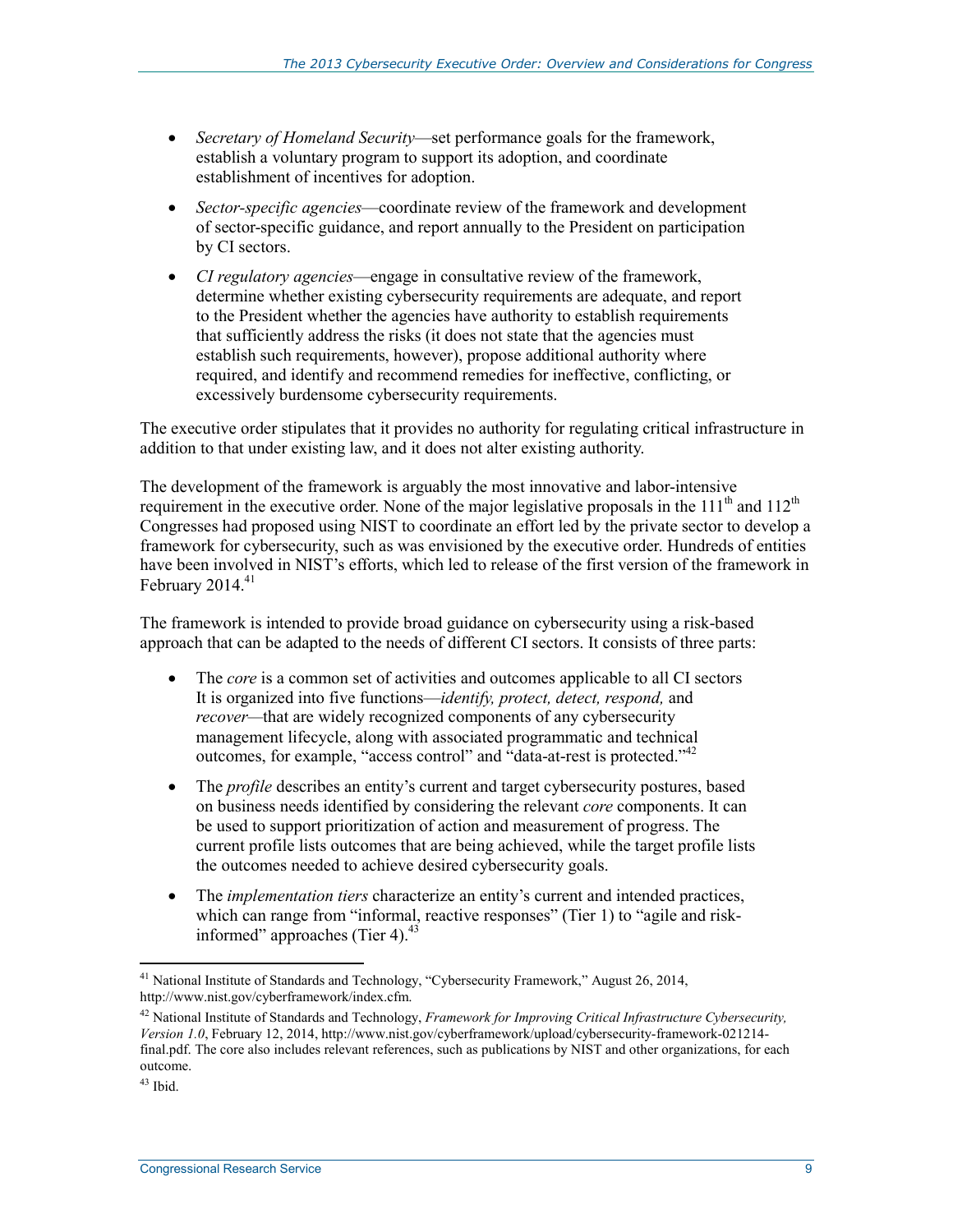The framework is not intended to be static but will be updated as required. Areas that NIST has already identified for improvement include authentication, automated sharing of indicators, assessment of the degree of conformity to risk-management requirements, cybersecurity workforce needs, data analytics, supply-chain risk management, technical standards relating to privacy, alignment of the framework with federal agency cybersecurity requirements, and international aspects and implications.<sup>44</sup> Several of those are broadly recognized as key issues in cybersecurity.

To assist in adoption and implementation of the framework by CI entities, DHS has developed the Critical Infrastructure Cyber Community C<sup>3</sup> Voluntary Program. Its goals are to help CI entities understand and use the framework and obtain feedback from them on improvements.<sup>45</sup>

### **Other Provisions**

The executive order contains several additional provisions on CI cybersecurity:

*Acquisition and Contracting.* The Secretary of Defense and the Administrator of General Services must make recommendations to the President on incorporating security standards in acquisition and contracting processes, including harmonization of cybersecurity requirements.

*Consultative Process.* The Secretary of Homeland Security is required to establish a broad consultative process to coordinate improvements in the cybersecurity of critical infrastructure.

*Cybersecurity Workforce.* The Secretary of Homeland Security is required to coordinate technical assistance to critical-infrastructure regulatory agencies on development of their cybersecurity workforce and programs.

*High-Risk Critical Infrastructure.* The order requires the Secretary of Homeland Security to use consistent and objective criteria, the consultative process established under the order, and information from relevant stakeholders to identify and update annually a list of critical infrastructure for which a cyberattack could have catastrophic regional or national impact, but not including commercial information technology products or consumer information technology services. The Secretary must confidentially notify owners and operators of critical infrastructure that is so identified of its designation and provide a process to request reconsideration.

*Privacy and Civil Liberties.* The order requires agencies to ensure incorporation of privacy and civil liberties protections in agency activities under the order, including protection from disclosure of information submitted by private entities, as permitted by law. The DHS Chief Privacy Officer and Officer for Civil Rights and Civil Liberties must assess risks to privacy and civil liberties of DHS activities under the order and recommend methods of mitigation to the Secretary in a public report. Agency privacy and civil liberties officials must provide assessments of agency activities to DHS.

1 44 National Institute of Standards and Technology, "NIST Roadmap for Improving Critical Infrastructure Cybersecurity," February 12, 2014, http://www.nist.gov/cyberframework/upload/roadmap-021214.pdf.

<sup>&</sup>lt;sup>45</sup> Department of Homeland Security, "About the Critical Infrastructure Cyber Community  $C<sup>3</sup>$  Voluntary Program," May 21, 2014, http://www.dhs.gov/about-critical-infrastructure-cyber-community-c%C2%B3-voluntary-program.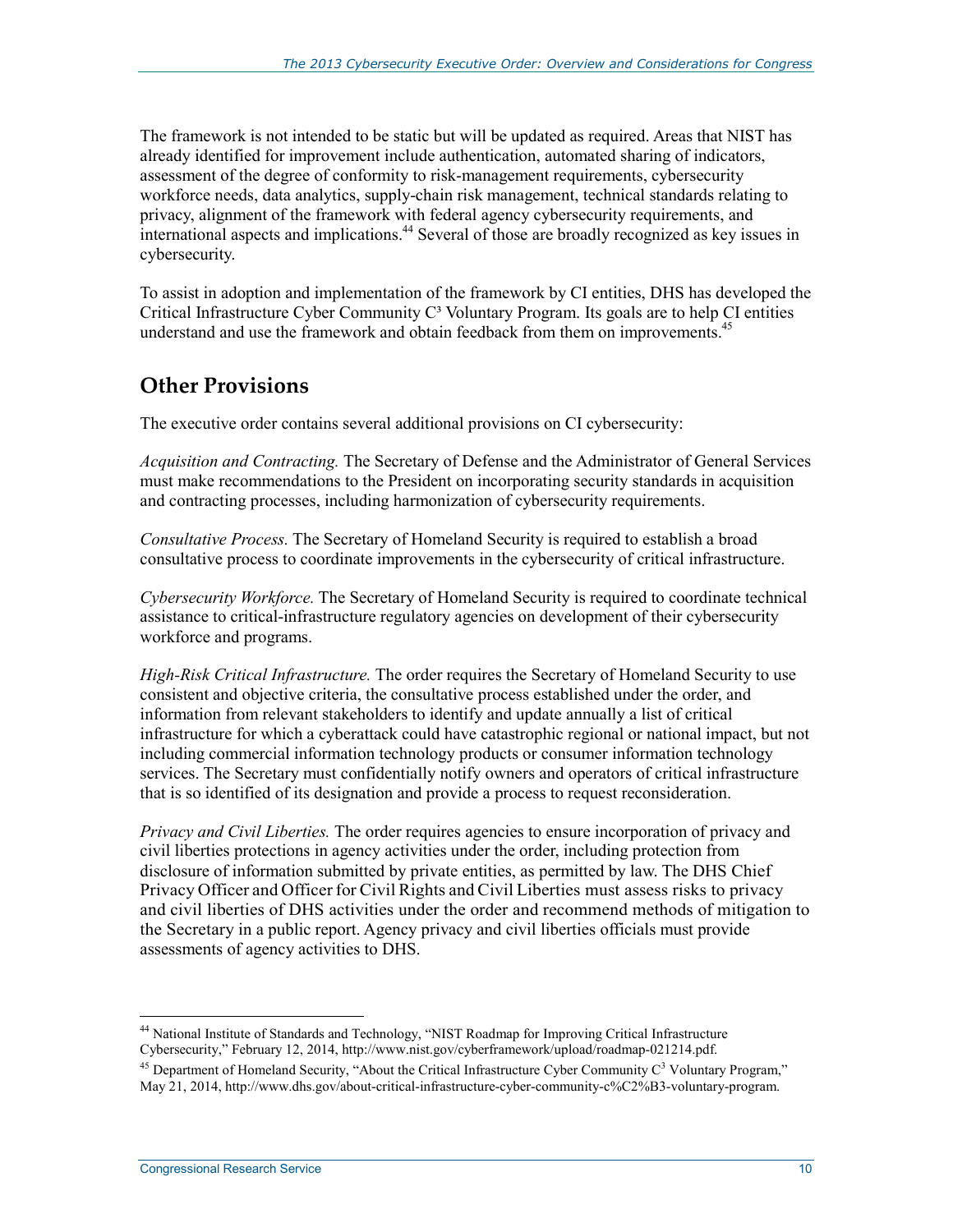### **E.O. 13636 Implementation Deliverables and Deadlines**

The order contains several requirements with deadlines, and other requirements with no associated dates. In March 2013, DHS announced that it had formed a task force with eight working groups focused on the various deliverables for which it is responsible.<sup>46</sup> Several deliverables have specific associated dates:

#### **June 12, 2013**

- Instructions for producing unclassified threat reports (Secretary of Homeland Security, Attorney General, Director of National Intelligence) (Sec. 4(a)).
- Procedures for expansion of the Enhanced Cybersecurity Services Program (Secretary of Homeland Security) (Sec.  $4(c)$ ).<sup>47</sup>
- Recommendations to the President on incentives to participate in the framework (Secretaries of Homeland Security, Commerce, and the Treasury) (Sec. 8(d)).<sup>48</sup>
- Recommendations to the President on acquisitions and contracts (Secretary of Defense, Administrator of General Services) (Sec. 8(e)).<sup>49</sup>

#### **July 12, 2013**

• Designation of critical infrastructure at greatest risk (Secretary of Homeland Security) (Sec. 9(a)). $50$ 

#### **October 10, 2013**

• Publication of preliminary Cybersecurity Framework (Director of the National Institute of Standards and Technology) (Sec. 7(e)).<sup>51</sup>

<sup>1</sup> 46 Department of Homeland Security, "Integrated Task Force," March 18, 2013, http://www.dhs.gov/sites/default/files/ publications/EO-PPD%20Fact%20Sheet%2018March13.pdf.

<sup>&</sup>lt;sup>47</sup> Department of Homeland Security, "Enhanced Cybersecurity Services."

<sup>48</sup> Department of Homeland Security Integrated Task Force, *Executive Order 13636: Improving Critical Infrastructure Cybersecurity: Incentives Study Analytic Report*, June 12, 2013, http://www.dhs.gov/sites/default/files/publications/ dhs-eo13636-analytic-report-cybersecurity-incentives-study.pdf; Department of Commerce, *Recommendations to the President on Incentives for Critical Infrastructure Owners and Operators to Join a Voluntary Cybersecurity Program*, August 6, 2013, http://www.ntia.doc.gov/files/ntia/Commerce\_Incentives\_Recommendations\_Final.pdf; Department of the Treasury, *Summary Report to the President on Cybersecurity Incentives Pursuant to Executive Order 13636*, August 6, 2013, http://www.treasury.gov/press-center/Documents/

Treasury%20Report%20(Summary)%20to%20the%20President%20on%20Cybersecurity%20Incentives\_FINAL.pdf.

<sup>49</sup> Department of Defense and General Services Administration, *Improving Cybersecurity and Resilience through Acquisition*, November 2013, http://www.gsa.gov/portal/mediaId/185367/fileName/

IMPROVING\_CYBERSECURITY\_AND\_RESILIENCE\_THROUGH\_ACQUISITION.action.

<sup>50</sup> See Statement of Robert Kolasky, Department of Homeland Security, *Oversight of Executive Order 13636 and Development of the Cybersecurity Framework*, Before the House Committee on Homeland Security, Subcommittee on Cybersecurity, Infrastructure Protection, and Security Technologies, July 18, 2013, http://docs.house.gov/meetings/ HM/HM08/20130718/101151/HHRG-113-HM08-Wstate-KolaskyR-20130718.pdf.

<sup>51</sup> National Institute of Standards and Technology, *Preliminary Cybersecurity Framework*, October 22, 2013, http://www.nist.gov/itl/upload/preliminary-cybersecurity-framework.pdf.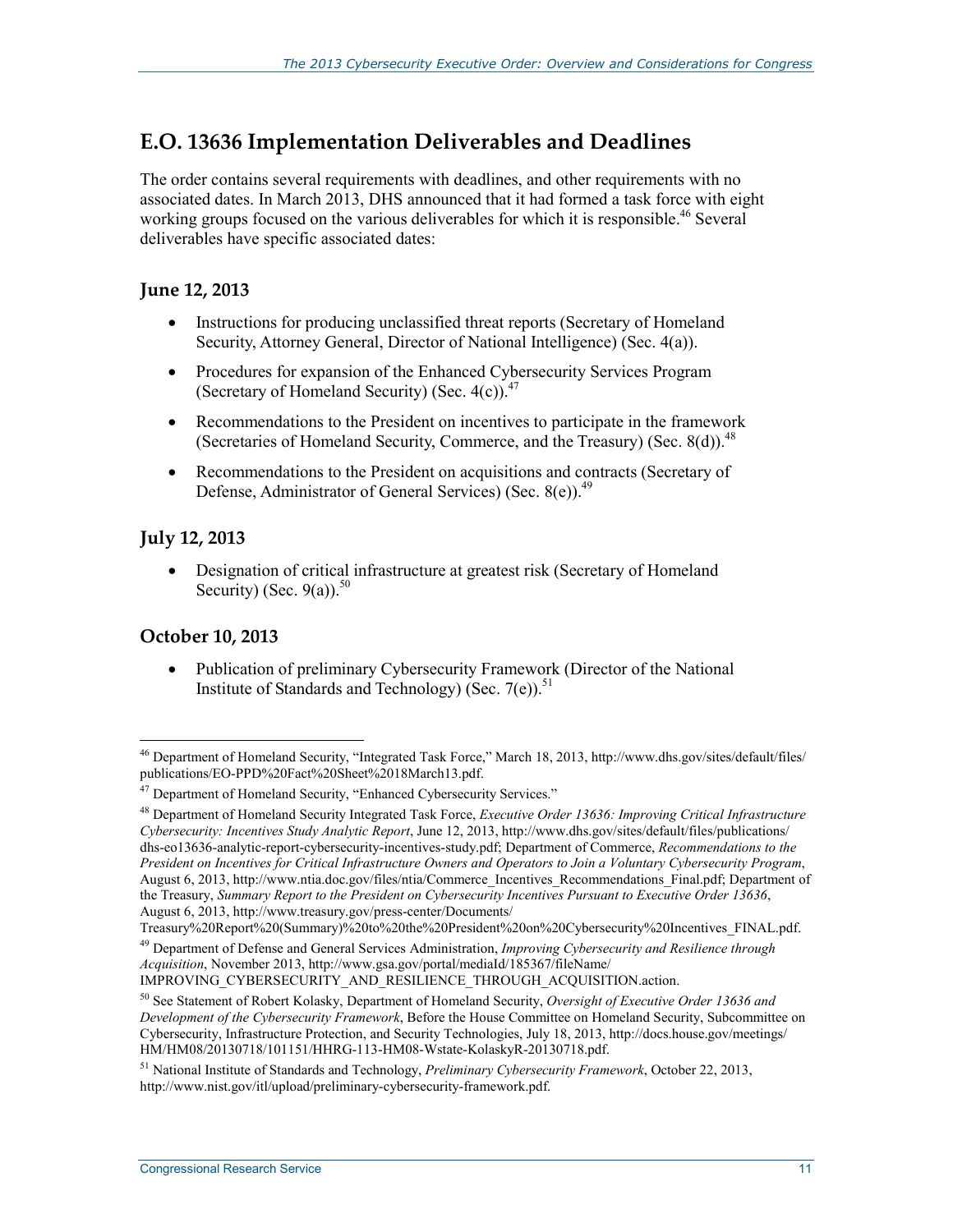#### **February 12, 2014**

- Report on privacy and civil liberties, preceded by consultations (Chief Privacy Officer and Officer for Civil Rights and Civil Liberties of DHS) (Sec. 5(b)).<sup>52</sup>
- Publication of final Cybersecurity Framework (Director of the National Institute of Standards and Technology) (Sec.  $7(e)$ )<sup>53</sup>

#### **May 13, 2014**

- Reports to the President on review of regulatory requirements (agencies with regulatory responsibilities for critical infrastructure) (Sec.  $10(a)$ ).<sup>54</sup>
- Proposed additional risk mitigation actions (agencies with regulatory responsibilities for critical infrastructure) (Sec.  $10(b)$ ).<sup>55</sup>

#### **February 12, 2016**

• Reports to the Office of Management and Budget on ineffective, conflicting, or burdensome requirements (agencies with regulatory responsibilities for critical infrastructure) (Sec. 10(c)).

The order also includes more than 20 actions for which no specific date is provided. Some of the deliverables have been made publicly available, largely in accordance with the deadlines in the order, as noted above in the footnotes. Some provisions appeared to have had some effect soon after the order was issued. For example, the provision on expedited security clearances was apparently used to facilitate communication by the FBI with banks in response to a cyberattack in the spring of 2013 on several banks.<sup>56</sup>

The assessments of regulatory requirements and proposed actions focused on three agencies: DHS, the Environmental Protection Agency (EPA), and the Department of Health and Human Services (HHS). The Administration concluded that "existing regulatory requirements, when complemented with strong voluntary partnerships, are capable of mitigating cyber risks to our critical systems and information."57

54 Michael Daniel, "Assessing Cybersecurity Regulations," *The White House Blog*, May 22, 2014, http://www.whitehouse.gov/blog/2014/05/22/assessing-cybersecurity-regulations.

<sup>&</sup>lt;u>.</u> 52 Department of Homeland Security, The Privacy Office and the Office for Civil Rights and Civil Liberties, *Executive Order 13636: Privacy and Civil Liberties Assessment Report*, April 2014, http://www.dhs.gov/sites/default/files/ publications/2014-privacy-and-civil-liberties-assessment-report.pdf.

<sup>&</sup>lt;sup>53</sup> National Institute of Standards and Technology, "Cybersecurity Framework."

<sup>55</sup> Ibid.

<sup>56</sup> Joseph Menn, "FBI Says More Cooperation with Banks Key to Probe of Cyber Attacks," *Reuters*, May 13, 2013, http://www.reuters.com/article/2013/05/13/us-cyber-summit-fbi-banks-idUSBRE94C0XH20130513.

 $<sup>57</sup>$  Daniel, "Assessing Cybersecurity Regulations." The document notes that the executive order does not apply to</sup> independent regulatory agencies.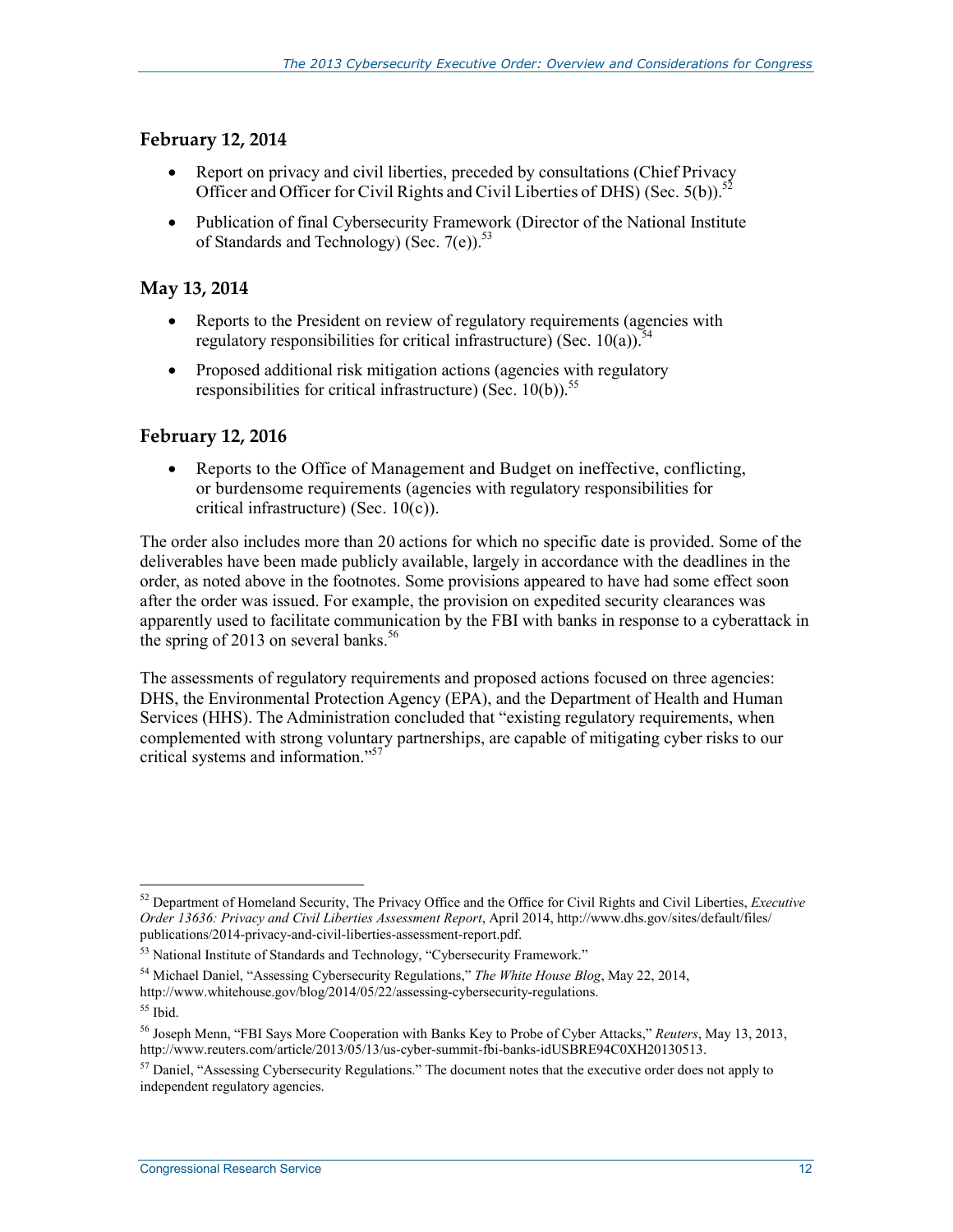### **Relationship of the Executive Order to Presidential Policy Directive 21**

Presidential Policy Directive 21 (PPD 21),<sup>58</sup> *Critical Infrastructure Security and Resilience*, on protection of critical infrastructure, was released in tandem with Executive Order 13636. PPD 21 supersedes Homeland Security Presidential Directive 7 (HSPD 7), *Critical Infrastructure Identification, Prioritization, and Protection,* released December 17, 2003. The PPD seeks to strengthen both the cyber- and physical security and resilience of critical infrastructure by

- clarifying functional relationships among federal agencies, including the establishment of separate DHS operational centers for physical and cyberinfrastructure;
- identifying baseline requirements for information sharing, to facilitate timely and efficient information exchange between government and critical-infrastructure entities while respecting privacy and civil liberties;
- applying integration and analysis capabilities in DHS to prioritize and manage risks and impacts, recommend preventive and responsive actions, and support incident management and restoration efforts for critical infrastructure; and
- organizing research and development (R&D) to enable secure and resilient critical infrastructure, enhance impact-modeling capabilities, and support strategic DHS guidance.

#### **PPD 21 Implementation Deliverables and Deadlines**

#### *June 12, 2013*

• Description of functional relationships within DHS and across other federal agencies relating to critical infrastructure security and resilience (Secretary of Homeland Security).<sup>59</sup>

#### *July 12, 2013*

• Analysis of public-private partnership models with recommended improvements (Secretary of Homeland Security).<sup>60</sup>

#### *August 11, 2013*

• Convening of experts to identify baseline information and intelligence exchange requirements (Secretary of Homeland Security).

<sup>58</sup> The White House, "PPD 21."

<sup>&</sup>lt;sup>59</sup> Department of Homeland Security Integrated Task Force, "National Infrastructure Protection Plan Update – Public Slides for National Infrastructure Advisory Council," July 17, 2013, http://www.dhs.gov/sites/default/files/publications/ final-niac-brief-2013-07-11-v2-expanded.pdf.

 $60$  Ibid.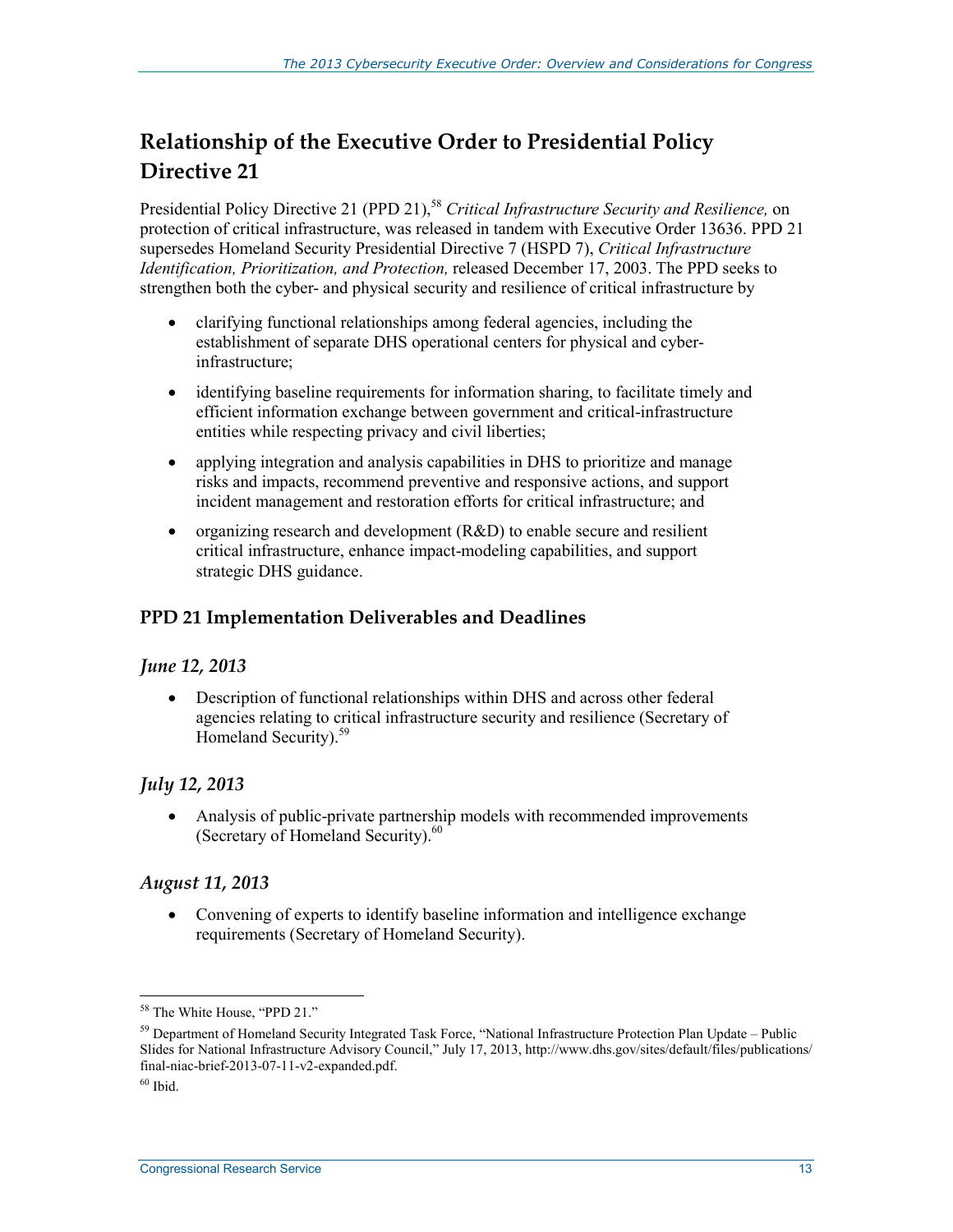#### *October 10, 2013*

- Demonstration of "near real-time" situational-awareness capability for critical infrastructure (Secretary of Homeland Security).
- Updated National Infrastructure Protection Plan that addresses implementation of the directive (Secretary of Homeland Security).<sup>61</sup>

#### *February 12, 2015*

• First quadrennial National Critical Infrastructure Security and Resilience R&D Plan (Secretary of Homeland Security).<sup>62</sup>

In addition to DHS, the directive describes specific responsibilities for the Departments of Commerce, Interior, Justice, and State, the Intelligence Community, the General Services Administration, the Federal Communications Commission, the sector-specific agencies, and all federal departments and agencies.<sup>63</sup>

# **Scope of Presidential Authority**

E.O. 13636 was issued in the wake of the lack of enactment of cybersecurity legislation in the  $112<sup>th</sup>$  Congress, apparently at least in part as a response to that.<sup>64</sup> That raises questions about what authority the President has to act on this matter through an executive order. That issue is discussed below.

The issuance of an executive order frequently raises questions about whether the order exceeds the scope of the President's authority, in relation to the constitutional separation of powers and validly enacted legislation. Since the latter half of the 20<sup>th</sup> century, these questions have typically been evaluated using the tripartite framework set forth by U.S. Supreme Court Justice Jackson in his concurring opinion in the case of *Youngstown Sheet & Tube Company v. Sawyer*. 65 First, if the President has acted according to an express or implied grant of congressional authority, presidential "authority is at its maximum." Second, in situations where Congress has neither granted nor denied authority to the President, the President acts in reliance only "upon his own independent powers, but there is a zone of twilight in which he and Congress may have concurrent authority, or in which its distribution is uncertain." Third, in instances where presidential action is "incompatible with the express or implied will of Congress," the power of

<sup>&</sup>lt;u>.</u>  $<sup>61</sup>$  This document was not released on October 10, with a draft version reportedly criticized by industry representatives</sup> (see Jason Miller, "Industry, DHS at Odds Over Draft Plan to Secure Critical Infrastructure," *Federal News Radio*, November 4, 2013, http://www.federalnewsradio.com/473/3497578/Industry-DHS-at-odds-over-draft-plan-to-securecritical-infrastructure).

 $62$  HSPD 7 gave primary responsibility for coordinating R&D to the Office of Science and Technology Policy.

<sup>63</sup> HSPD 7 did not describe specific responsibilities of the Intelligence Community, the General Services Administration, or the Federal Communications Commission.

<sup>&</sup>lt;sup>64</sup> The White House, "Executive Order on Improving Critical Infrastructure Cybersecurity" Press Release, February 12, 2013, http://www.whitehouse.gov/the-press-office/2013/02/12/executive-order-improving-critical-infrastructurecybersecurity-0 (describing Executive Order as a "down-payment on expected further legislative action").

<sup>65 343</sup> U.S. 579, 634 (1952).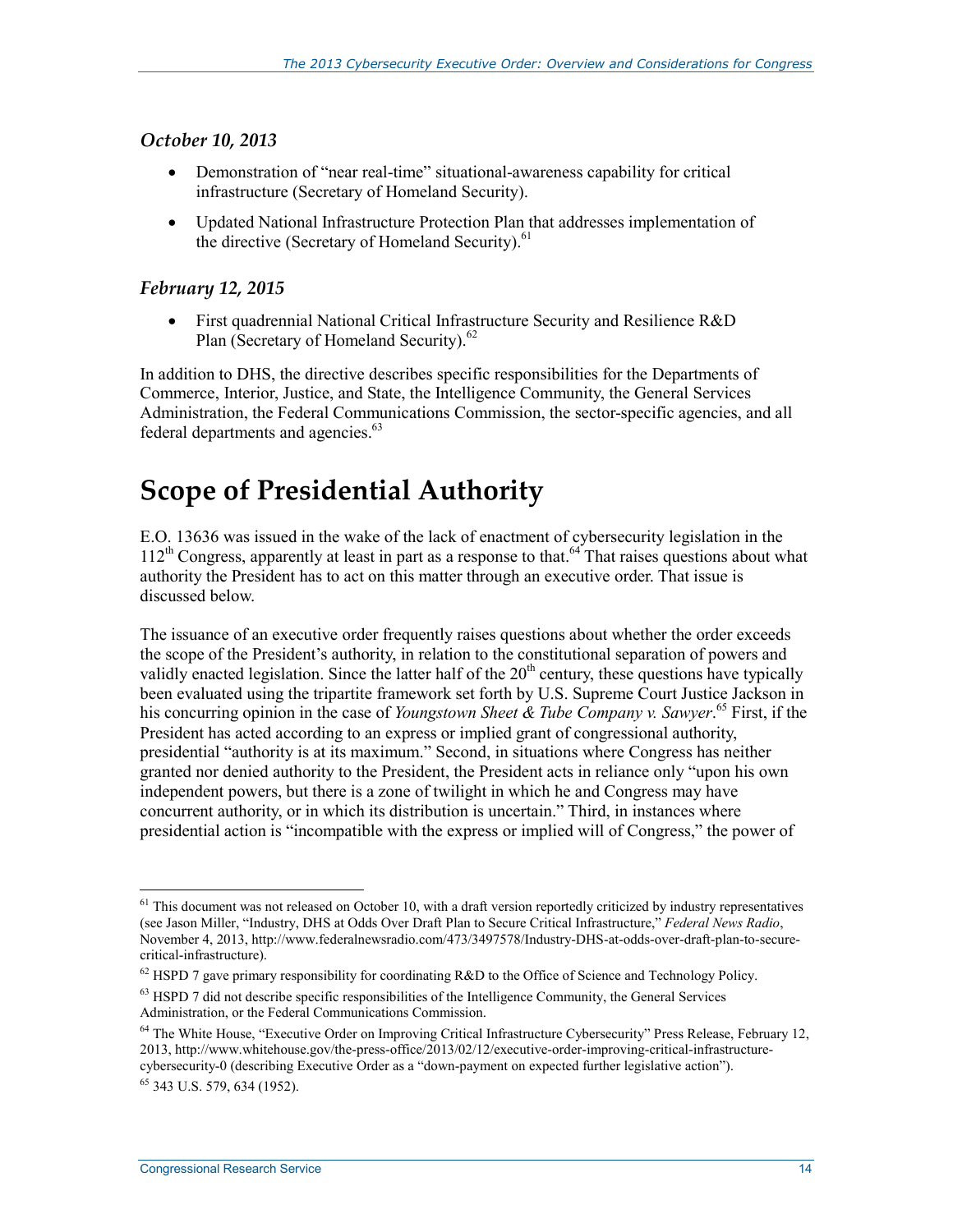the President is at its minimum. In such a circumstance, presidential action must rest upon an exclusive Article II power.

As an example of the first category, Congress has previously provided explicit statutory authority for the executive to regulate the security of private entities.<sup>66</sup> For example,<sup>67</sup> chemical facilities are subject to chemical facility anti-terrorism standards (CFATS) promulgated by the Department of Homeland Security (DHS), which include provisions requiring chemical facilities to take measures to protect against cyberthreats.<sup>68</sup> Similarly, the Maritime Transportation Security Act (MTSA) gives the Coast Guard the authority to regulate the security of maritime facilities and vessels, including requiring security plans that contain provisions for the security of communications systems used in those facilities.<sup>69</sup> In these and other situations where Congress has provided explicit regulatory authority to the executive branch related to cybersecurity, the President's authority to direct sector-specific agencies to coordinate, evaluate, develop, or implement appropriate cybersecurity standards pursuant to the executive order<sup>70</sup> would appear to be at its maximum.

In other cases, where there may only be congressional silence regarding the President's authority to direct action on cybersecurity issues, an argument could be made that the issuance of such an executive order falls within the "zone of twilight," assuming that the action could be concurrently justified under some explicit or implied power granted to the President by the Constitution. For example, Section 9 of E.O. 13636 directs the Secretary of Homeland Security to use a risk-based approach to identify critical infrastructure where a cybersecurity incident could result in catastrophic effects.71 While such identification is arguably authorized under the Homeland Security Act of 2002,<sup>72</sup> it might alternatively be justified under the President's constitutional authority to request written opinions from the heads of executive departments.<sup>73</sup>

However, some past legislative proposals may be beyond the reach of unilateral executive action. For example, prior proposals to regulate the cybersecurity of critical infrastructure have also proposed limits on liability or safe harbors for regulated entities that comply with the regulatory schemes,  $^{74}$  because the creation of a regulatory scheme can have an adverse effect on the

<sup>66</sup> See also Government Accountability Office, *Federal Laws, Regulations, and Mandatory Standards*.

 $67$  The existing regulatory frameworks discussed here do not constitute an exhaustive list of all regulations applicable to critical infrastructure, but are only intended to provide some context for the following discussions.

<sup>68</sup> P.L. 109-295, §550 (codified at 6 U.S.C. §121 note). For a more detailed discussion of CFATS, see CRS Report R41642, *Chemical Facility Security: Issues and Options for the 112th Congress*, by Dana A. Shea.

<sup>69 46</sup> U.S.C. §§70102-70103.

 $70$  E.O. 13636, §10.

 $71$  E.O. 13636, 89(a).

<sup>&</sup>lt;sup>72</sup> See, e.g., 6 U.S.C. §121(d)(2) (directing the Secretary to carry out comprehensive assessments of the vulnerabilities of the key resources and critical infrastructure of the United States to determine the risks posed by particular types of terrorist attacks).

 $^{73}$  U.S. Constitution, article I, §2, clause 1 ("[the President] may require the Opinion, in writing, of the principal Officer in each of the executive Departments, upon any Subject relating to the Duties of their respective Office").

<sup>&</sup>lt;sup>74</sup> See, e.g., S. 3414 §104(c)(1) (112<sup>th</sup> Cong.) (barring the award of punitive damages against any regulated entity arising out of a cyber-incident if the entity is in substantial compliance with voluntary cybersecurity practices established under the bill). Exposure to civil liability may also be increased if an entity receives information about a cyberthreat (as under §4 of the Executive Order) and fails to take reasonable measures to defend against or mitigate that threat.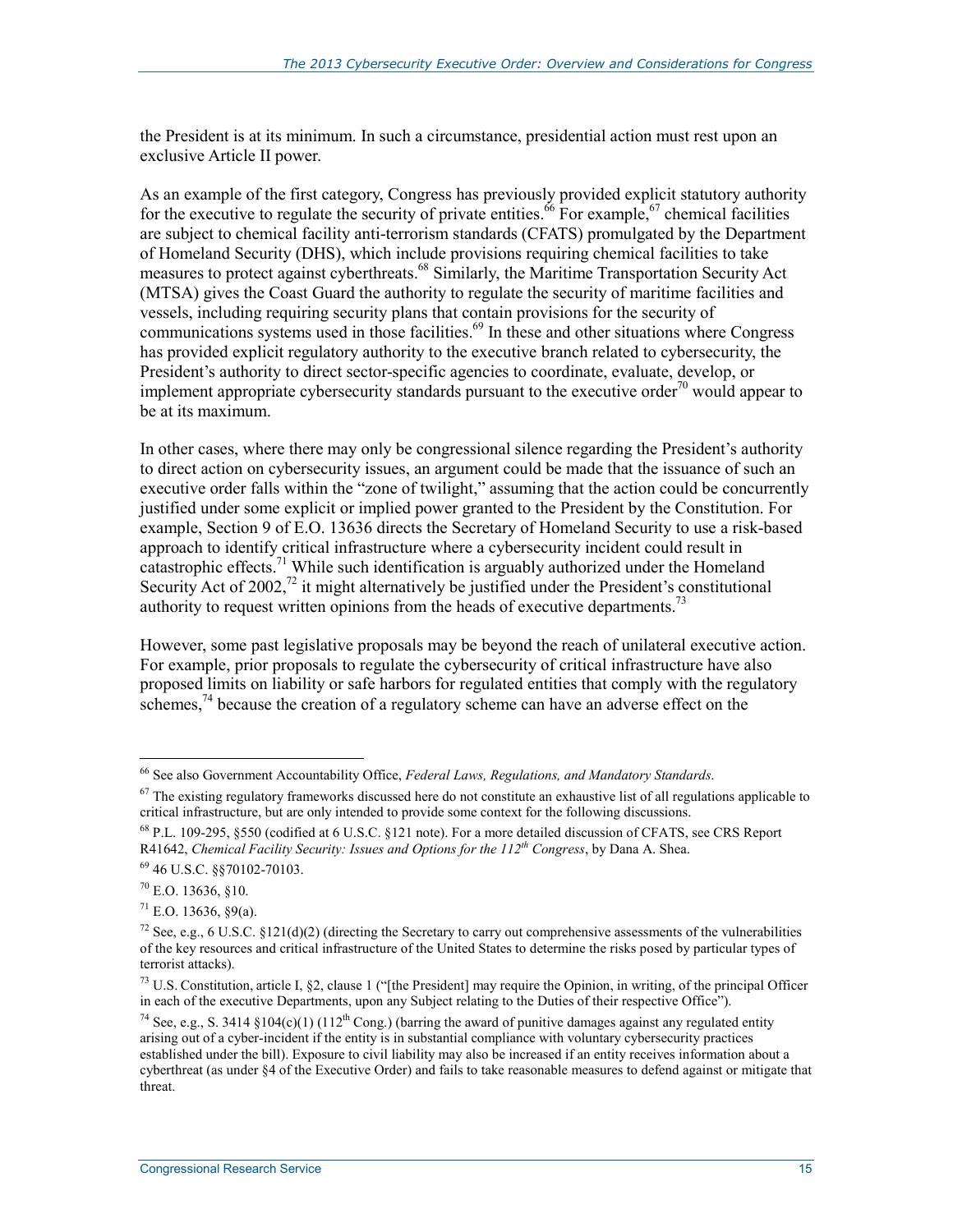exposure of regulated entities to civil liability.<sup>75</sup> The scope of such proposed limits has ranged from complete immunity, to lesser restrictions such as prohibitions against the awarding of punitive damages. Such limits on liability may also be made dependent upon an entity's satisfaction of its regulatory obligations, in order to create a further incentive for compliance.

The abrogation of civil claims under common law or contract law without explicit congressional authorization may be difficult to justify on the executive's constitutional powers alone. Notably, the executive order does not purport to provide any similar liability safe harbors for private entities that comply with cybersecurity standards developed pursuant to the executive order. While it does direct the Secretary of Homeland Security to coordinate the establishment of a set of incentives to promote voluntary participation in the critical infrastructure program, it also acknowledges that some incentives may require legislation affirmatively authorizing such limitations.  $\frac{7}{6}$  This is not to say that the executive order will have no impact on liability. The publication of recommendations or risk assessments, as provided under the executive order, may be used by litigants as evidence of the appropriate standard of care to apply in tort litigation resulting from a cybersecurity incident, even if such standards are not controlling.<sup>77</sup>

Similarly, it may not be possible for an executive order to authorize telecommunications providers to engage in more aggressive monitoring of communications networks to help identify cyber threats or attacks in real-time. Such an executive action would contravene current federal laws protecting electronic communications, and would be evaluated in the third category of Justice Jackson's *Youngstown* framework, where the President's power is at its minimum. Such an executive order would not be effective, unless such action fell within a power exclusively granted to the executive by the Constitution. Consistent with this analysis, E.O. 13636 does not purport to provide any authority for private telecommunications providers to engage in monitoring of their networks.

# **Relationship to Legislative Proposals**

While E.O. 13636 does not purport to create new authorities, there are commonalities between some of its provisions and some of the cybersecurity proposals from the  $112<sup>th</sup>$  and  $113<sup>th</sup>$ Congresses. A comparison of a selection of the issues covered by those proposals and the executive order is below.<sup>78</sup>

Several comprehensive legislative proposals on cybersecurity in the  $112<sup>th</sup>$  Congress received considerable attention, including a Senate bill, a set of bill proposals by the Obama

<sup>&</sup>lt;u>.</u> <sup>75</sup> See Restatement (Third) of Torts: Product Liability  $\S 4$  (b) ("[a] product's compliance with an applicable product safety statute or administrative regulation is properly considered in determining whether the product is defective with respect to the risks sought to be reduced by the statute or regulation").

<sup>76</sup> E.O. 13636, §8(d) (Feb. 12, 2013). When developing the incentives, the Secretary is required to note "whether the incentives would require legislation or can be provided under existing law and authorities.

<sup>77</sup> See, e.g., *Burmaster v. Gravity Drainage Dist. No. 2*, 448 So. 2d 162, 164 (La. Ct. App. 1984) (Occupational Safety and Health Act regulations and standards published by industry groups warrant consideration as evidence of standard of care, even if they are not controlling).

<sup>&</sup>lt;sup>78</sup> For more information on the current legislative framework for cybersecurity, including discussion of provisions in legislative proposals in the 112<sup>th</sup> and 113<sup>th</sup> Congresses, see CRS Report R42114, *Federal Laws Relating to Cybersecurity: Overview of Major Issues, Current Laws, and Proposed Legislation*, by Eric A. Fischer.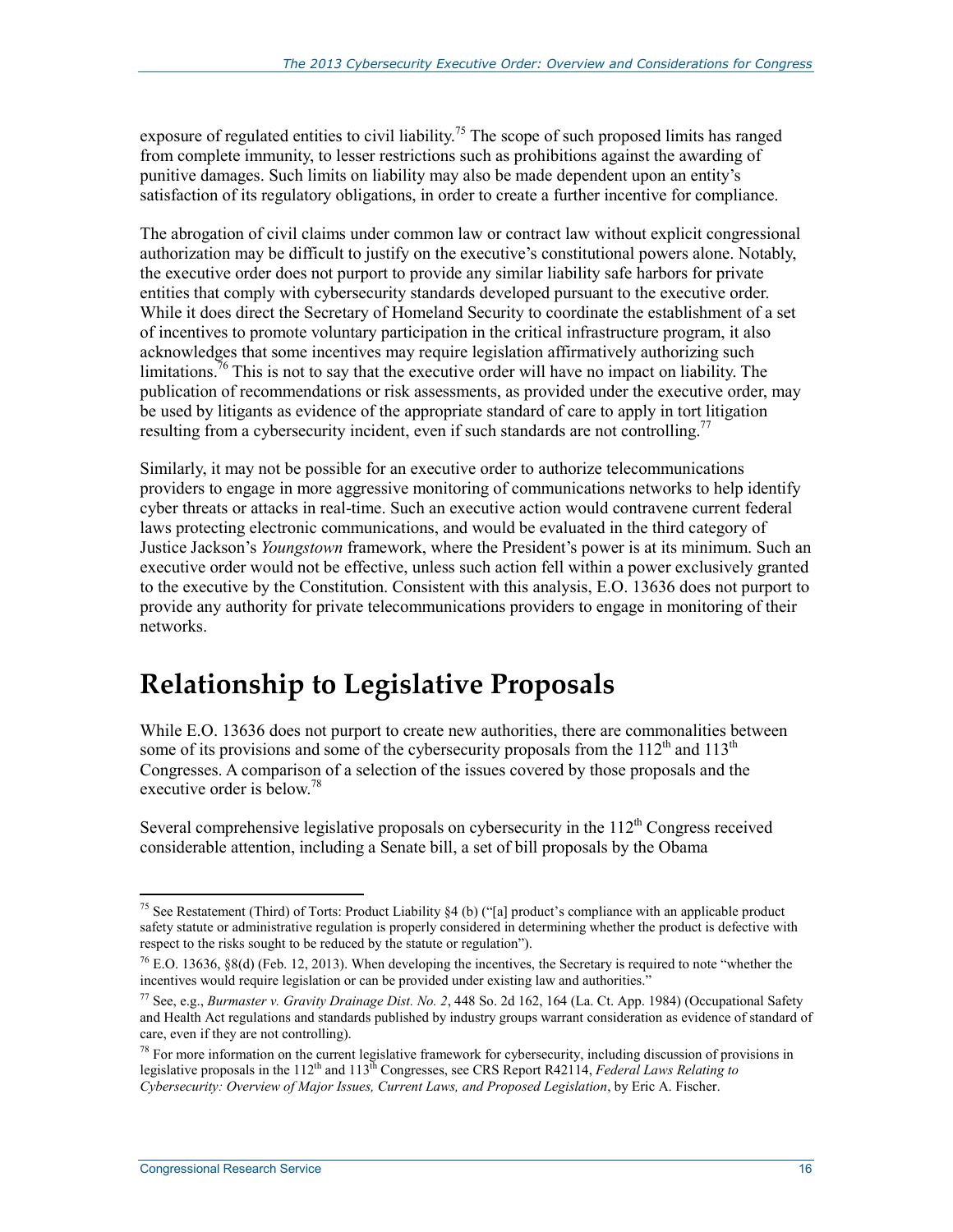Administration, and a report with recommendations from a House Republican task force,<sup>79</sup> which informed several House bills. The various proposals differed both in some of the issues they addressed and in how they approached them. Among the issues addressed were the following:

- Cybersecurity workforce authorities and programs,
- Cybersecurity R&D,
- Data-breach notification.
- DHS authorities for protection of federal systems,
- FISMA reform,
- Information sharing,
- Penalties for cybercrime,
- Protection of privately held CI, including public/private sector collaboration and regulation of privately held CI,
- Public awareness about cybersecurity, and
- Supply-chain vulnerabilities.

E.O. 13636 mainly addresses two of those topics: information sharing and protection of privately held CI. With respect to information sharing, the executive order does not provide exemptions from liability stemming from information sharing, which would require changes to current law. Several of the legislative proposals included such changes. Also, some proposals included the creation of new entities for information sharing, whereas the executive order uses existing mechanisms.

With respect to protection of critical infrastructure, the provisions on designation of CI and identification of relevant regulations are related to those in some legislative proposals in the  $112<sup>th</sup>$ Congress. The role of NIST in developing the Cybersecurity Framework was not in the legislative proposals from that Congress, although several would have expanded the agency's role in cybersecurity.

In the  $113<sup>th</sup>$  Congress, H.R. 624 and S. 2588 would address information sharing, and H.R. 3696 and S. 1353 would require NIST to lead a public/private effort similar to the process by which the Cybersecurity Framework is being developed. Both House bills passed in the House, H.R. 694 in April 2013 and H.R. 3696 in July 2014, but some provisions in each were controversial.<sup>80</sup>

# **Reactions to the Executive Order**

Given the absence of enacted comprehensive cybersecurity legislation, some security observers have contended that the executive order is a necessary step in securing vital assets against

<sup>1</sup> 79 House Republican Cybersecurity Task Force, *Recommendations of the House Republican Cybersecurity Task Force*, October 5, 2011, http://thornberry.house.gov/UploadedFiles/CSTF\_Final\_Recommendations.pdf.

<sup>80</sup> See, for example, The White House, "H.R. 624—Cyber Intelligence Sharing and Protection Act," Statement of Administration Policy, April 16, 2013, http://www.whitehouse.gov/sites/default/files/omb/legislative/sap/113/ saphr624r\_20130416.pdf.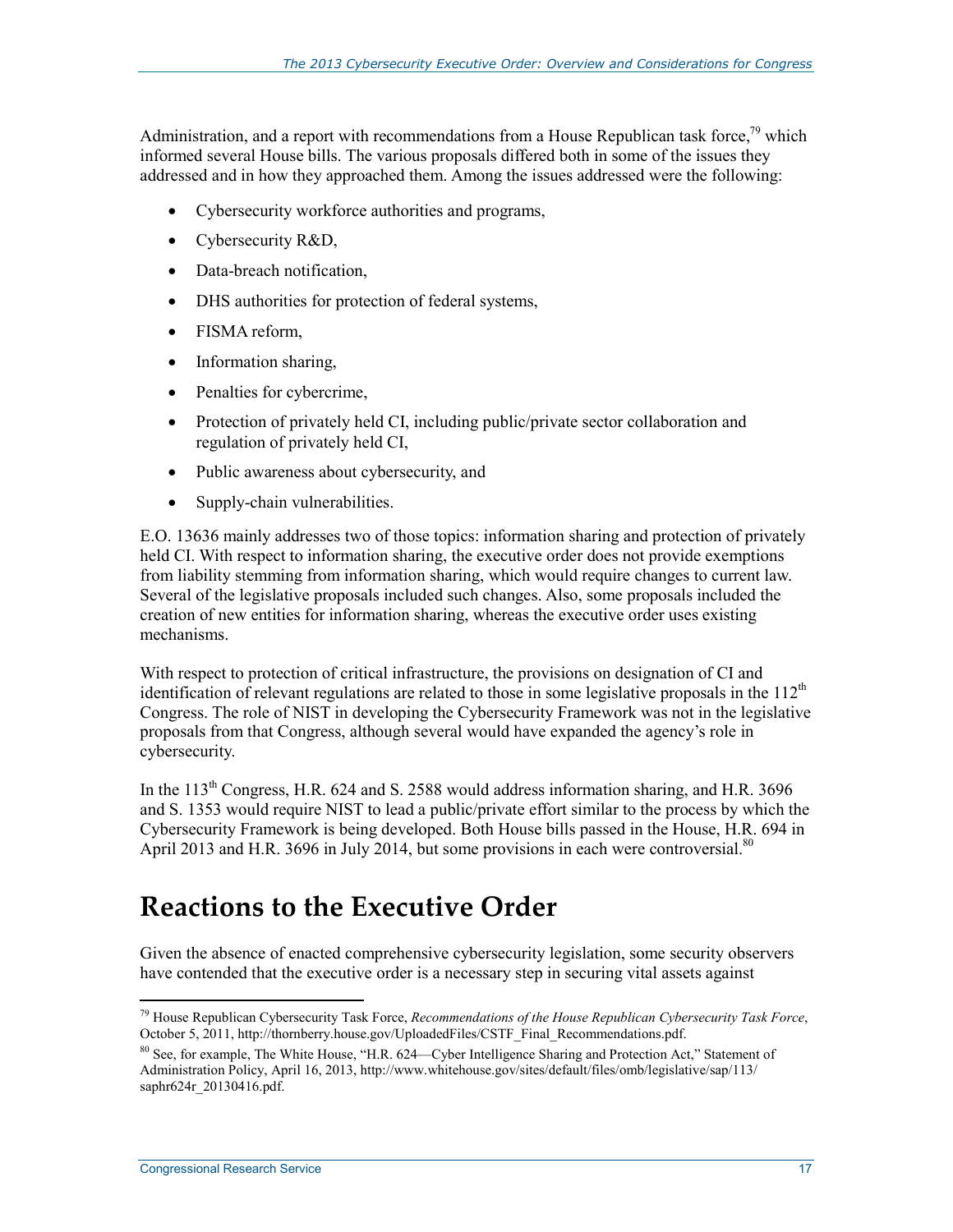cyberthreats. Proponents of the framework point to its ability to alleviate the problems created by a lack of understanding about cybersecurity issues and practices among different classes of stakeholders. They claim that the framework provides a common, nontechnical basis for developing consensus on how best to approach cybersecurity needs.<sup>81</sup>

Other observers, however, have raised concerns. $82$  Common themes by such critics have included the following claims:

- *The order offers little more than do existing processes.* Such critics point out that, for example, the Enhanced Cybersecurity Services program was in place before the release of the order, and that a variety of efforts have been underway to develop and adopt voluntary standards and best practices in cybersecurity for many years. Proponents of the order argue that it lays out and clarifies Obama Administration goals, requires specific deliverables and timelines, and that the framework and other provisions are in fact new with the executive order.
- *The order could make enactment of legislation less likely.* These critics express concern that Congress might decide to wait until the major provisions of the order have been fully implemented before considering legislation. Proponents state that immediate action was necessary in the absence of legislation, and that changes in current law are necessary no matter how successful the executive order might be, to provide liability protections for information sharing and to meet other needs.
- *The process for developing the framework is either too slow or too rushed.* Some observers believe that some actions to protect critical infrastructure are wellestablished and should be taken immediately, given the nature and extent of the current threat. They state that the year-long process to develop the framework may have delayed implementation of needed security measures,<sup>83</sup> creating unnecessary and unacceptable risks. Others counter that widespread adoption of the framework requires consensus, which takes time to achieve, and that the oneyear timeframe may be insufficient, given that the process for developing and updating consensus standards often takes several years. In fact, some CI entities have reportedly delayed implementation while waiting for additional federal guidance.<sup>84</sup> Some also state that the framework process does not preclude entities from adopting established security measures immediately.

<u>.</u>

<sup>81</sup> See, for example, Jack Whitsitt, "Framing the Future," *CForum*, December 5, 2014, http://cyber.securityframework.org/blog/11/entry-10-framing-the-future/.

<sup>82</sup> See, for example, Paul Rosenzweig and David Inserra, *Obama's Cybersecurity Executive Order Falls Short*, Issue Brief #3852, February 14, 2013, http://www.heritage.org/research/reports/2013/02/obama-s-cybersecurity-executiveorder-falls-short; Dave Frymier, "The Cyber Security Executive Order Is Not Enough," *Innovation Insights: Wired.com*, March 1, 2013, http://www.wired.com/insights/2013/03/the-cyber-security-executive-order-is-not-enough/.

<sup>&</sup>lt;sup>83</sup> For example, some suppliers to the federal government have reportedly called for suspension of procurement rulemaking relating to cybersecurity until the framework has been published (Aliya Sternstein, "Contractors Ask GSA to Freeze Cyber-Related Regulations," *Nextgov*, May 17, 2013, http://www.nextgov.com/cybersecurity/2013/05/ contractors-ask-gsa-freeze-cyber-related-regulations/63244/?oref=nextgov\_cybersecurity).

<sup>84</sup> John Reosti, "Feds Leaning Toward Incentives to Boost Cyber Security Framework," *Credit Union Journal*, November 14, 2014, http://www.cujournal.com/news/feds-leaning-toward-incentives-to-boost-cyber-securityframework-1023493-1.html.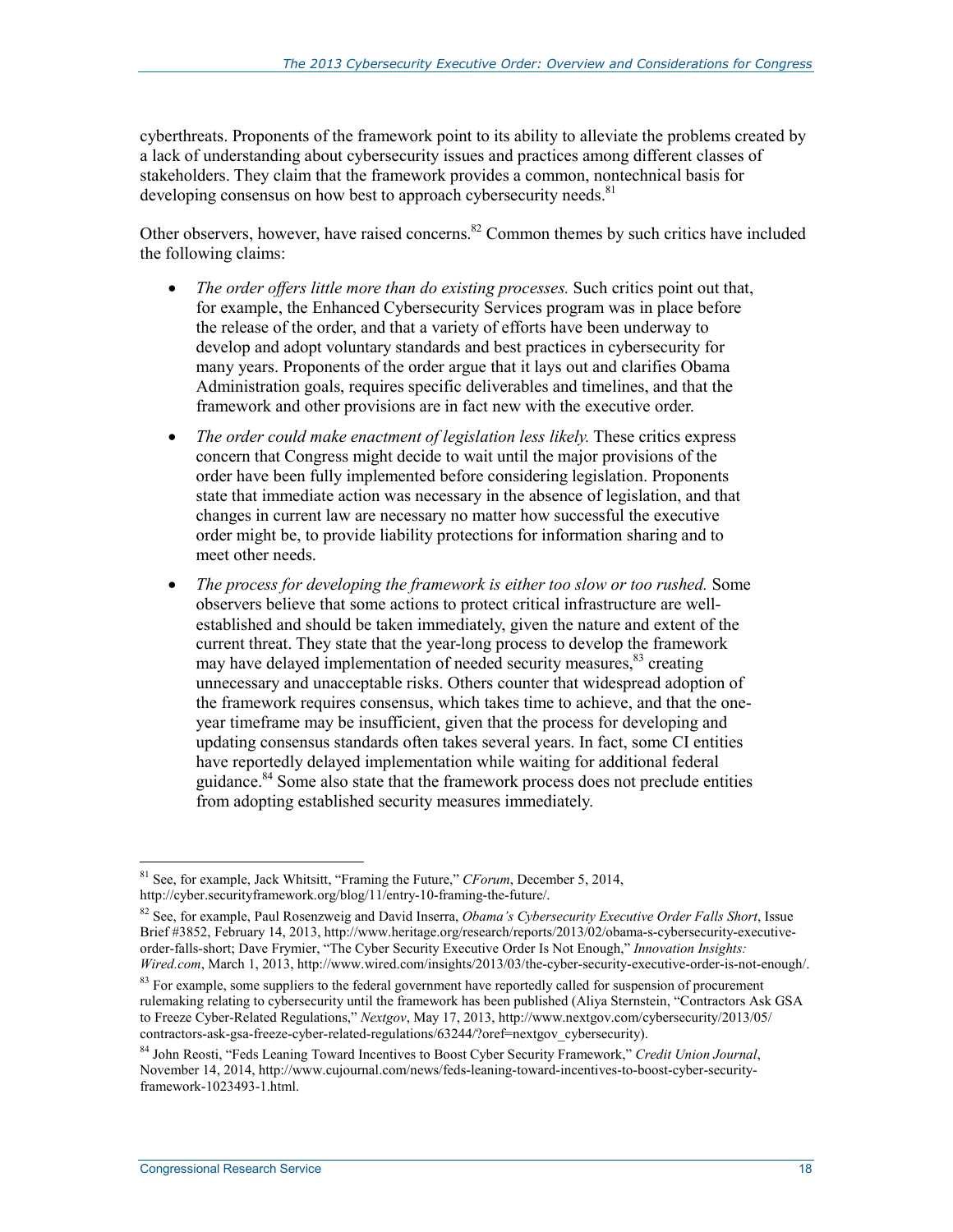- The framework risks becoming a form of de facto regulation, or alternatively, its voluntary nature makes it insufficiently enforceable. Another concern of some is that the executive order could lead to government intrusiveness into privatesector activities, for example through increased regulation under existing statutory authority,<sup>85</sup> while others contend that voluntary measures have a poor history of success. Some others, however, have argued that changes in the business environment—such as the advent of continuous monitoring, more powerful analytical tools, and a better prepared workforce—improve the likelihood that a voluntary approach can be successful.<sup>86</sup>
- The order could lead to overclassification or underclassification of high-risk critical infrastructure by DHS. Some observers have expressed concern that the requirement in the order for DHS to designate high-risk critical infrastructure may be insufficiently clear and could lead to either harmfully expansive designations or inappropriate exclusions of entities.<sup>87</sup> This might be particularly a problem if the criteria are not sufficiently validated.<sup>88</sup>

It appears to be too early in the implementation of the executive order to determine how effectively the concerns described above will be addressed and whether the responses will satisfy critics and skeptics. Overall, however, response to the order from the private sector—including critical-infrastructure entities, trade associations, and cybersecurity practitioners—appears to be largely positive. Some organizations and experts have urged adoption of the framework by CI entities.<sup>8</sup>

<sup>1</sup> <sup>85</sup> For example, some believe that the framework, while voluntary, "could develop in such a way that companies will be forced to adopt prescriptive standards due to the fact that information on program adoption for 'high risk' industries may be made public. More concerning, this could be done without a review process and could be used to leverage [*sic*] in ways that may not be beneficial to lowering overall risk" (Testimony of David E. Kepler, Senate Committee on Homeland Security and Governmental Affairs and Senate Committee on Commerce, Science, and Transportation, "The Cybersecurity Partnership Between the Private Sector and Our Government: Protecting Our National and Economic Security," hearing, March 7, 2013, http://www.hsgac.senate.gov/hearings/the-cybersecurity-partnership-between-theprivate-sector-and-our-government-protecting-our-national-and-economic-security). See also Homeland Security News Wire, "Cybersecurity Business Cyberwarfare Critical Infrastructure," March 3, 2014,

http://www.homelandsecuritynewswire.com/dr20140303-nist-s-voluntary-cybersecurity-framework-may-be-regardedas-de-facto-mandatory.

<sup>86</sup> Mike McConnell et al., *The Cybersecurity Executive Order* (Booz Allen Hamilton, April 26, 2013), http://www.boozallen.com/media/file/BA13-051CybersecurityEOVP.pdf.

<sup>&</sup>lt;sup>87</sup> Testimony of Roger Mayer, House Committee on Energy and Commerce, "Cyber Threats and Security Solutions," hearing, May 21, 2013, http://energycommerce.house.gov/hearing/cyber-threats-and-security-solutions.

<sup>&</sup>lt;sup>88</sup> The Government Accountability Office (GAO) expressed similar concerns about DHS's National Critical Infrastructure Prioritization Program (NCIPP) list of highest-priority U.S. infrastructure (Government Accountability Office, *Critical Infrastructure Protection: DHS List of Priority Assets Needs to Be Validated and Reported to Congress*, GAO-13-296, March 2013, http://www.gao.gov/assets/660/653300.pdf). The relationship between the NCIPP list and that under the executive order has raised some concerns. There appear to be some differences between the lists that have resulted in some disagreements with the private sector (see, for example, Testimony of Dave McCurdy, House Committee on Energy and Commerce, Cyber Threats and Security Solutions, hearing, May 21, 2013, http://energycommerce.house.gov/hearing/cyber-threats-and-security-solutions).

<sup>&</sup>lt;sup>89</sup> See, for example, PricewaterhouseCoopers, "Why You Should Adopt the NIST Cybersecurity Framework," May 9, 2014, http://www.pwc.com/en\_US/us/increasing-it-effectiveness/publications/assets/adopt-the-nist.pdf; Luis A. Aguilar, "Boards of Directors, Corporate Governance and Cyber-Risks: Sharpening the Focus" (presented at the Cyber Risks and the Boardroom, New York Stock Exchange, New York, NY: Securities and Exchange Commission, 2014), http://www.sec.gov/News/Speech/Detail/Speech/1370542057946#.VI8v-8kXMo0; Paul A. Ferrillo and Tom Conkle, "Guest Post: Cybersecurity and Cyber Governance: Understanding and Implementing the NIST Cybersecurity Framework," *The D&O Diary*, August 13, 2014, http://www.dandodiary.com/2014/08/articles/uncategorized/guest- (continued...)